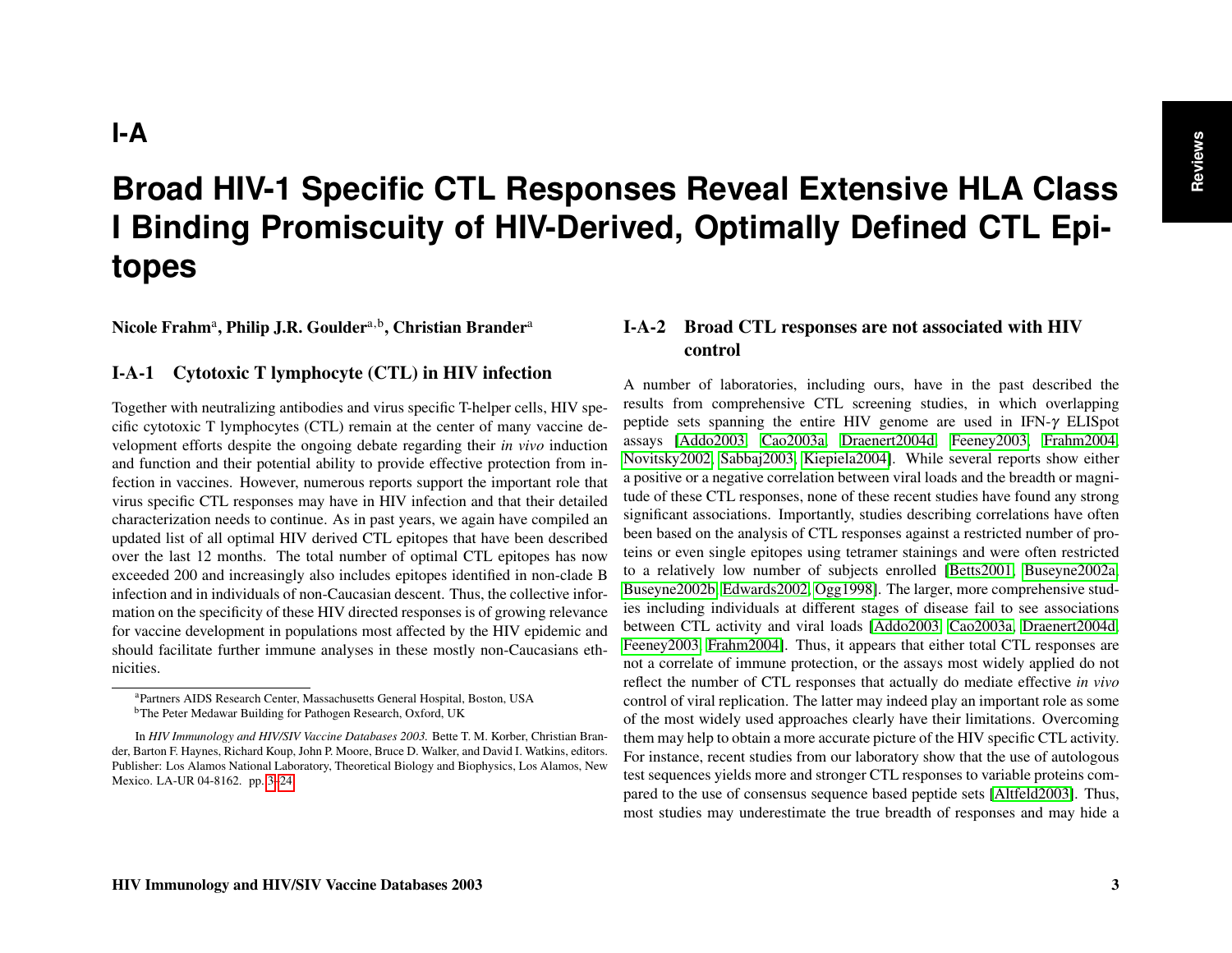<span id="page-1-0"></span>potential association between CTL activity, viral loads and disease progression. This limitation could be overcome by testing an extensive number of individuals using autologous test sequences; an undertaking that, however, will be limited by the exuberant costs for autologous sequence peptide synthesis.

A further concern regards the use of overlapping peptide panels that span the entire expressed HIV genome. In most cases, these utilize peptides that are 15–18 amino acids in length and which overlap by either 10 or 11 amino acids. Recent studies by Draenert [\[Draenert2004b\]](#page-16-5) indicate that the precise location of the optimal epitope within the overlapping peptide (OLP) significantly affects recognition of the OLP: if the epitope is located precisely at the C-terminal end of the OLP, it will be significantly better recognized than if located in the middle of the OLP. Recent studies in the SIV macaque model, where peptides can be synthesized that correspond exactly to the autologous virus sequence, indicate that even 15-mers overlapping by 11 amino acids fail to pick up a substantial proportion of the responses (Watkins *et al.*, unpublished). The ultimate and ideal situation would be to use a panel of 11-mers overlapping by 10 amino acids, based on autologous virus sequence. The cost of such an enterprise is prohibitive, but for a limited number of subjects this exercise should perhaps be undertaken, as one becomes increasingly aware of the fact that the immunodominant CTL responses may not necessarily be the ones that are critical for immune control.

In addition, only a few different assays are currently being employed for the detection of virus specific CTL. To our knowledge, all optimal CTL epitopes listed in the present database have been identified either by assessing cytotoxic activity in a  $Cr^{51}$  release assay or by the induction of IFN- $\gamma$  in Elispot or intracellular cytokine staining (ICS) assays. While cytolytic function may be an important aspect of effective CTL, IFN-γ release may well be a surrogate for other functions but not occur in all HIV-specific cells. A number of laboratories have tackled these problems and established other assays, such as CD107 degranulation and perforin/granzyme release assays as alternative ways to assess CTL responses. Also, replication inhibition assays of the type first described by Yang *et al.* [\[Yang1997\]](#page-20-0), in which CTL clones are co-cultured with HLA-matched CD4+ T cells infected with autologous virus clones, may provide a means to come closer to the situation *in vivo*. Such assays will help to address qualitative differences in the viral replication inhibition efficacy of CTL of different specificity and will also help to identify processing mutations that are hard to detect in other, non-replication based assays. The frequency of processing escape mutations is unknown but a recent number of descriptions of mutational processing escape mutations in HIV suggests that this is a mechanism of escape that has been much under-recognized [\[Draenert2004c,](#page-16-6) [Allen2004,](#page-15-3) [Yokomaku2004\]](#page-20-1). Overall, these assays still need further adaptation and simplification until comprehensive re-

sponses can be measured on a single peptide level in a larger population of HIV infected individuals.

Finally, assessing total CTL responses by comprehensive screening may detect too many immunologically irrelevant responses and thus obscure a possible association between CTL activity and viral control. Indeed, there is compelling evidence that some single epitope-specific responses can control viral replication as viral escape in such epitopes is associated with increased viral loads and acceleration of disease progression [\[Draenert2004c,](#page-16-6) [Goulder1997c,](#page-17-2) [Cao2003b,](#page-16-7) [Kelleher2001,](#page-18-1) [Allen2000,](#page-15-4) [Barouch2002,](#page-15-5) [Klenerman2002,](#page-18-2) [Leslie2004,](#page-18-3) [Friedrich2004\]](#page-17-3). Thus, besides single responses that appear to have the capacity to provide strong immune surveillance, the current assays may also detect many less efficient responses and thus hide a possible association between CTL activity and viral load. On the other hand, individuals with high viral loads and fast disease progression can well maintain strong CTL responses without evidence of affecting viral replication [\[Draenert2004d\]](#page-16-1). In this study, the lack of control over viral replication could not be explained by sequence variation in the targeted regions of the autologous virus, indicating functional deficiencies specific to these individuals or responses. New data from our lab and other investigators suggest that the ability of HIV-epitope specific CTL to proliferate in response to antigen is lost in the course of infection, and that this defect could be associated with the loss of effective control over viral replication [\[Migueles2002\]](#page-19-3) (and Lichterfeld *et al.*, unpublished). Together, these studies suggest that at least some HIV specific CTL can exert effective replication control and that the often generalized description of "functional deficiency of HIV specific CTL" is likely an over-simplification.

# I-A-3 Extensive HLA class I binding promiscuity of HIV derived optimal epitopes

Regardless of possible associations between CTL activity and viral loads, knowing the precise targets of these CTL is still a prerequisite for many other questions to be asked, such as viral evolution, genetic imprinting and their potential use in epitope-based vaccines. Furthermore, the well-defined epitope landscape can be used to address questions of antigen processing and epitope presentation. In a recent study, we have used the optimally defined CTL epitopes to address the degree of HLA class I binding promiscuity. Briefly, 100 HIV infected individuals of mainly non-Caucasian background were tested for CTL responses against almost 200 described, optimal HIV derived CTL epitopes, regardless of the individual's HLA type. Interestingly, only about 40% of all responses were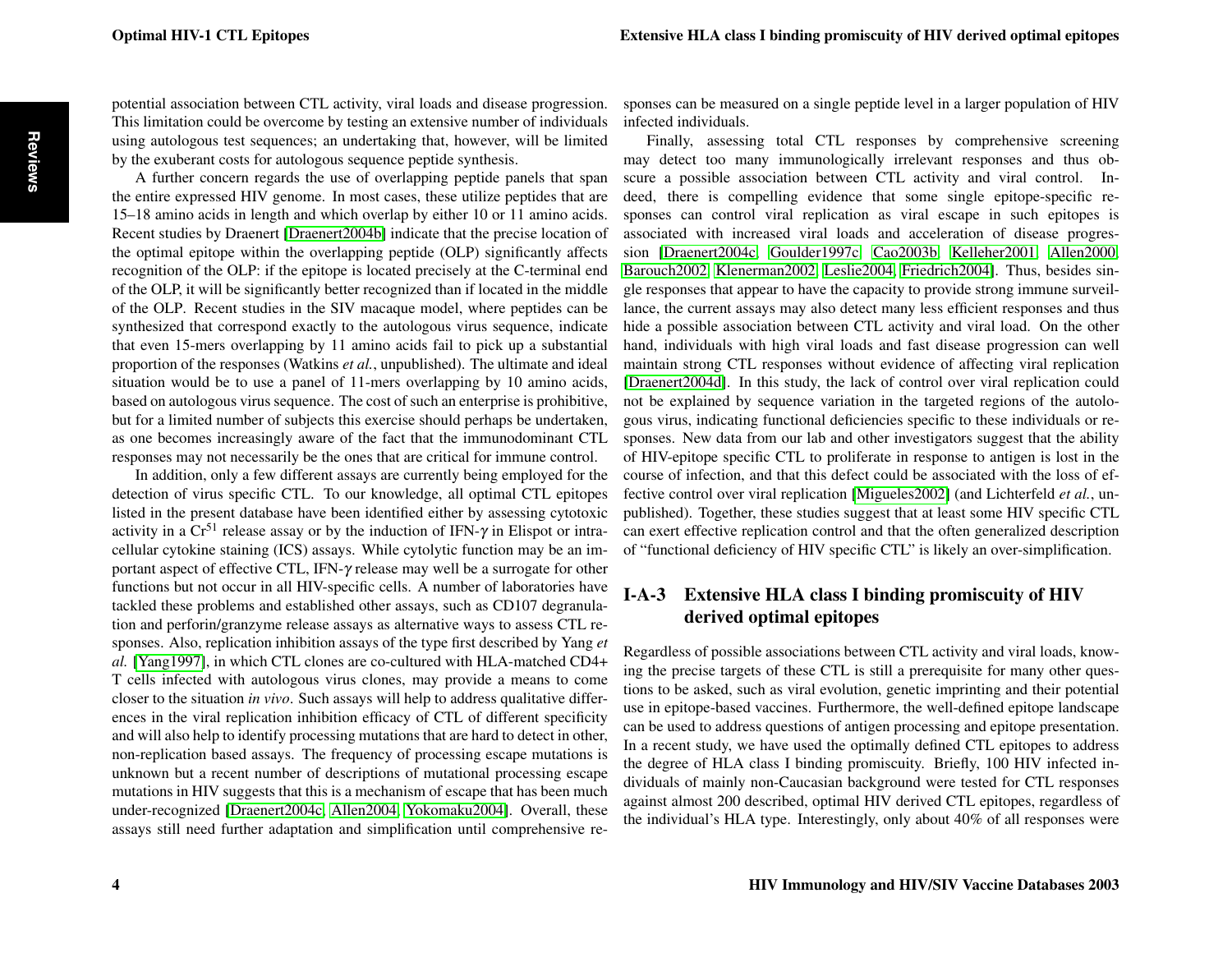<span id="page-2-0"></span>detected in individuals who expressed the appropriate HLA class I allele. Another 20% of the responses were attributed to the presence of an allele that fell into the same HLA-supertype as the originally described restricting allele (for instance, an HLA-A3+ individual showing a positive response against an HLA-A11 restricted epitope). This left 40% of all responses to be restricted by alleles that do not share obvious similarities to the originally described allele or were, thus far at least, not grouped into the same HLA-supertype as the original allele. Although more detailed analyses will be required to confirm the precise length and anchor residues for the epitopes presented on alternative alleles, the data strongly suggest the presence of epitopes with wide HLA-class I binding promiscuity. This is supported by some of the epitopes included in the present update, for which presentation and *ex vivo* recognition was documented for up to four different HLA class I alleles (TL9 on B7, B42, B81 and Cw08). Furthermore, strong support for extensive epitope binding promiscuity is derived from the observation that CTL responses to certain regions of the viral genome, such as Gag and Nef, show strong clustering of responses [\[Frahm2004,](#page-17-1) [Frahm2002a\]](#page-17-4). In data now publicly available at the Los Alamos database ([http://www.hiv.](http://www.hiv.lanl.gov/content/immunology/hlatem/) [lanl.gov/content/immunology/hlatem/](http://www.hiv.lanl.gov/content/immunology/hlatem/)), we show that 72 of 150 individuals tested reacted to the very same overlapping 18-mer peptide in Nef. Since these individuals expressed widely diverse HLA types and the number of potential epitopes in a single 18-mer is limited, the data strongly suggest that at least some epitopes must be presented by multiple HLA class I alleles.

# I-A-4 Implications for vaccine development and viral evolution studies

Clearly, the identification of CTL epitopes that can bind multiple HLA class I alleles will facilitate the selection of epitopes with an increased population coverage. However, it will also be important to assess potential functional differences between responses to the same epitopes presented on different alleles. This may be of special interest in cases where the epitopes are shared between HLA class I alleles differentially associated with slow or fast HIV disease progression. An example of this is the TL9 response restricted by HLA-B42 and B81. HLA-B81 is associated with low viral loads in the Durban population, whereas B42 is not (Goulder *et al.*, unpublished). Sequencing of the virus indicates that escape mutations are selected in the B81-positive subjects in the region of the virus encoding the TL9 epitope, whereas this does not occur in the B42-positive subjects (Leslie *et al.*, unpublished). Other examples include the epitope QW9, shared by HLA-B57 (slow) and HLA-B53 (fast disease progression). Using these epitopes,

one may be able to address the role that the HLA class I molecule or the presented CTL epitope, respectively, play in determining the rate of disease progression. Finally, cross-binding epitopes may also impact the analyses of CTL escape patterns as allele-associated footprints may need to take into consideration other alleles with the ability to share CTL epitopes. Similarly, the assessment of a "functional HLA homozygosity" in which alleles that frequently share CTL epitopes are considered "functionally homozygous" may reveal additional insight into the mechanism by which genetically homozygous individuals show a faster disease progression compared to HLA heterozygous subjects [\[Carrington1999\]](#page-16-8).

# I-A-5 Acknowledgments

As every year, we would like to express our gratitude to the large number of researchers in the field who continuously contribute to this database. The mostly unpublished data added to this years update stemming from the AIDS Research Center at Mass. General Hospital have been largely funded by an NIH contract (#NO1-A1–15442) supporting HLA typing and HIV CTL epitope definition in non-Caucasian populations and non clade B HIV infection.

We very much welcome any criticism, comments and additions to this list since we are sure that some epitopes will unintentionally escape our attention, despite close monitoring of the literature. Please write or call us with any comments you may have at:

| Nicole Frahm                                                               | <b>Christian Brander</b> |  |
|----------------------------------------------------------------------------|--------------------------|--|
| phone: (617) 726-2648                                                      | phone: (617) 724-5789    |  |
| FAX: (617) 726-4691                                                        | FAX: (617) 726-5411      |  |
| nfrahm@partners.org                                                        | cbrander@partners.org    |  |
|                                                                            |                          |  |
|                                                                            | <b>Bette Korber</b>      |  |
|                                                                            | phone: (505) 665-4453    |  |
| Philip J. R. Goulder<br>phone: +44 (1865) 281884<br>FAX: +44 (1865) 281236 | FAX: (505) 665-3493      |  |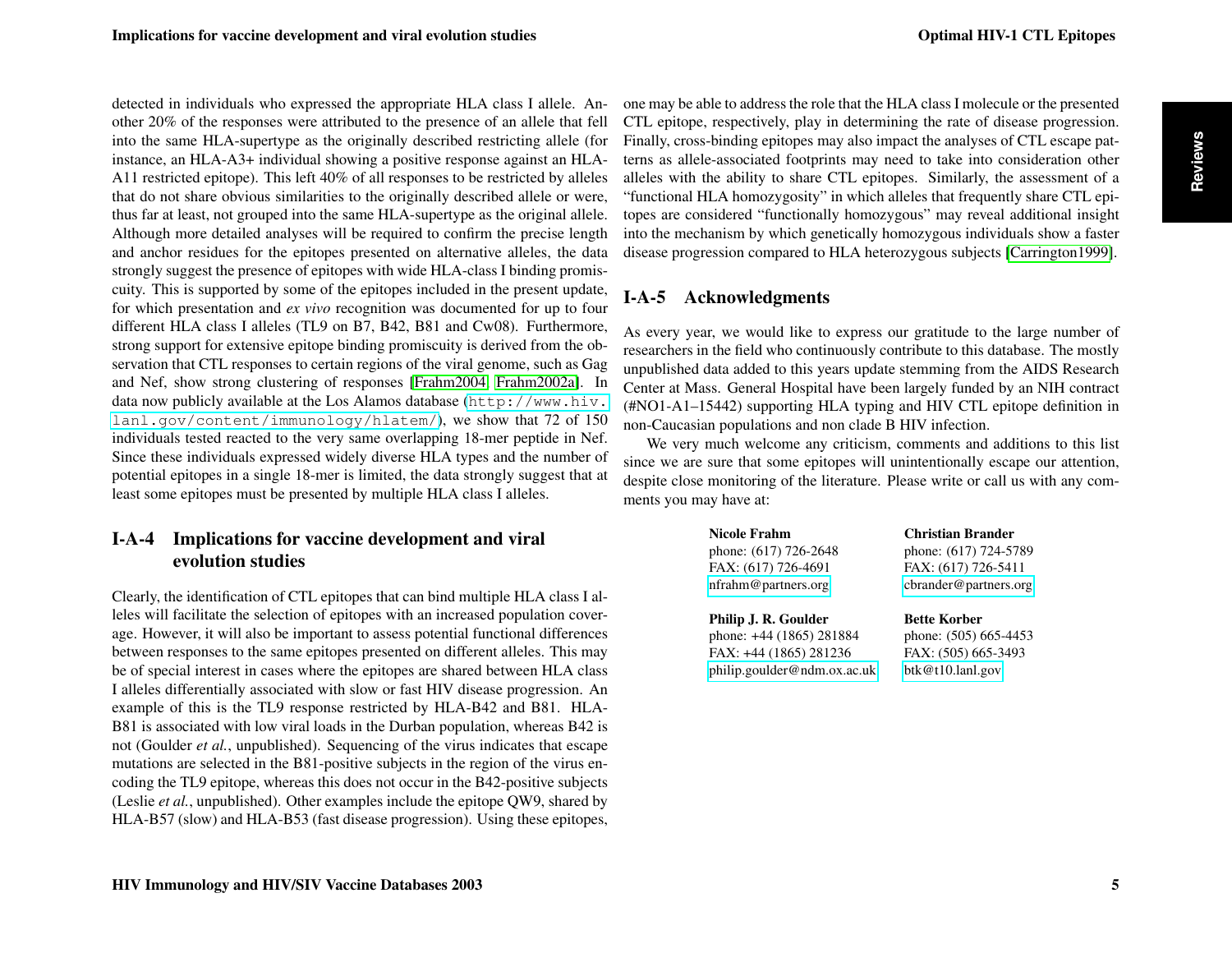# <span id="page-3-0"></span>I-A-6 Table of optimal HIV-1 CTL epitopes

| HLA           | Protein    | AA                 | Sequence         |           |              | Reference                              |
|---------------|------------|--------------------|------------------|-----------|--------------|----------------------------------------|
| $A*0101(A1)$  | gp160      | 787-795            | RRGWEVLKY        |           |              | Cao2002                                |
| $A*02(A2)$    | <b>RT</b>  | $127 - 135$        |                  | YTAFTIPSV |              | Draenert2004a                          |
| $A*0201 (A2)$ |            |                    | 2                | 6         | $\mathsf{C}$ | Falk1991, Barouch1995                  |
|               |            | $1^\circ$ anchor   | L                |           | L            |                                        |
|               |            |                    | М                |           | $\mathbf{v}$ |                                        |
|               |            | $2^{\circ}$ anchor |                  | V         |              |                                        |
| $A*0201 (A2)$ | p17        | $77 - 85$          |                  | SLYNTVATL |              | Johnson 1991, Parker 1992, Parker 1994 |
| $A*0201 (A2)$ | p1         | $1 - 10$           | FLGKIWPSYK       |           |              | Yu2002b                                |
| $A*0201 (A2)$ | <b>RT</b>  | $33 - 41$          | ALVEICTEM        |           |              | Haas1998, Haas1999                     |
| $A*0201 (A2)$ | <b>RT</b>  | 179-187            | VIYOYMDDL        |           |              | Harrer1996a                            |
| $A*0201 (A2)$ | RT         | 309-317            |                  | ILKEPVHGV |              | Walker1989, Tsomides1991               |
| $A*0201 (A2)$ | Vpr        | $59 - 67$          | <b>AIIRILOOL</b> |           |              | Altfeld2001a, Altfeld2001b             |
| $A*0201 (A2)$ | gp160      | $311 - 320$        | RGPGRAFVTI       |           |              | Alexander-Miller1996                   |
| $A*0201 (A2)$ | gp160      | 813-822            | SLLNATDIAV       |           |              | Dupuis1995                             |
| $A*0201 (A2)$ | <b>Nef</b> | 136-145            | PLTFGWCYKL       |           |              | Haas1996, Maier1999                    |
| $A*0201 (A2)$ | Nef        | 180-189            | VLEWRFDSRL       |           |              | Haas1996, Maier1999                    |
| $A*0202(A2)$  |            |                    | 2                |           | C            | Barouch1995                            |
|               |            |                    | L                |           | L            |                                        |
|               |            |                    |                  |           | $\mathbf v$  |                                        |
| $A*0202(A2)$  | p17        | $77 - 85$          |                  | SLYNTVATL |              | Goulder1999                            |
| $A*0205(A2)$  | p17        | $77 - 85$          |                  | SLYNTVATL |              | Goulder1999                            |
| $A*0205(A2)$  | gp41       | $335 - 343$        |                  | RIRQGLERA |              | Sabbaj2003                             |
| $A*0207 (A2)$ | p24        | 164-172            |                  | YVDRFYKTL |              | Currier2002                            |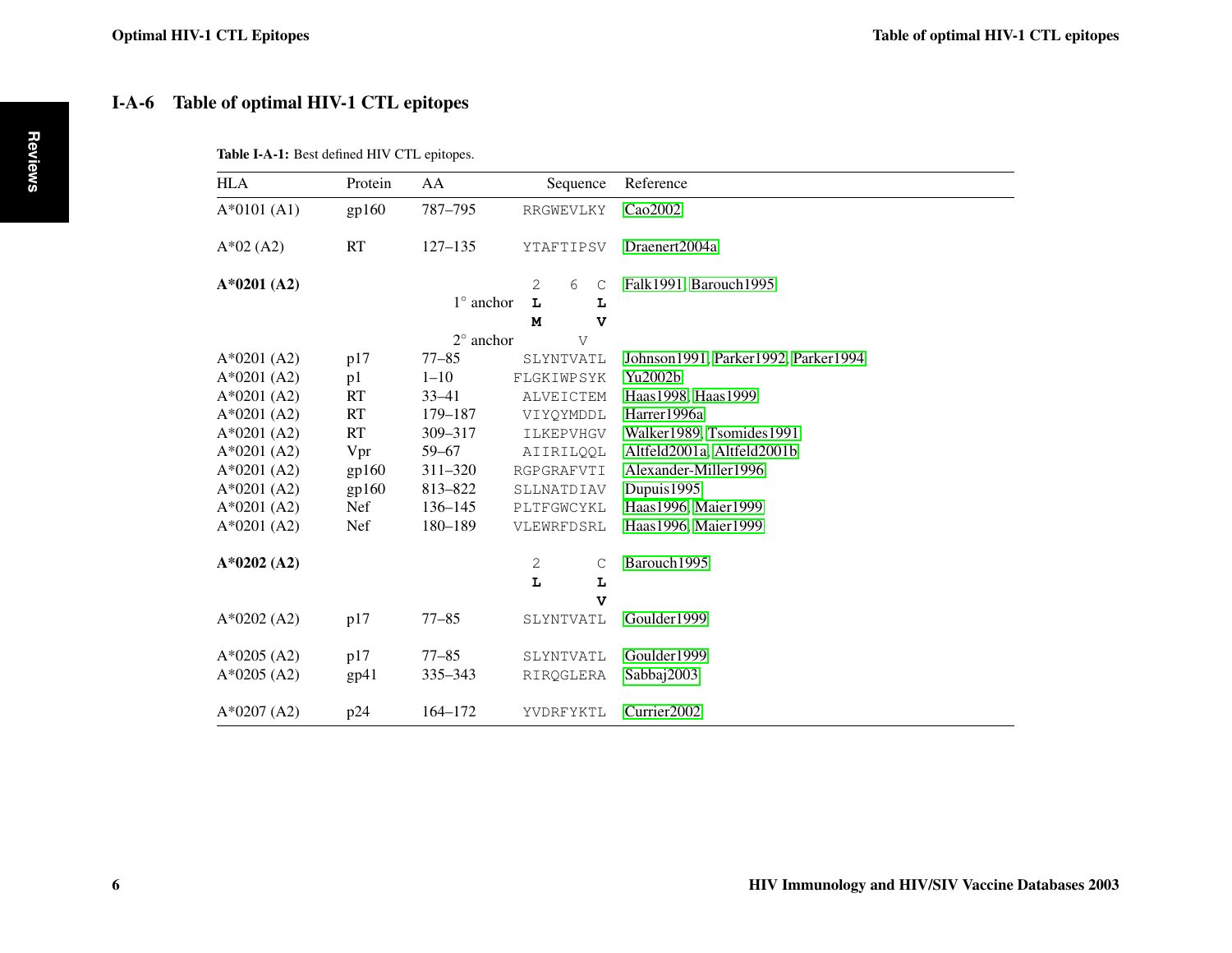<span id="page-4-0"></span>

| <b>HLA</b>     | Protein   | AA          | Sequence          | Reference                                              |
|----------------|-----------|-------------|-------------------|--------------------------------------------------------|
| $A*0301(A3)$   | p17       | $18 - 26$   | KIRLRPGGK         | Harrer1996b                                            |
| $A*0301(A3)$   | p17       | $20 - 28$   | RLRPGGKKK         | Goulder1997b, Culmann1999, Lewinsohn1999b, Wilkes1999b |
| $A*0301(A3)$   | p17       | $20 - 29$   | RLRPGGKKKY        | Goulder2000b                                           |
| $A*0301(A3)$   | RT        | $33 - 43$   | ALVEICTEMEK       | Haas1998, Haas1999                                     |
| $A*0301(A3)$   | RT        | $73 - 82$   | KLVDFRELNK        | Yu2002a                                                |
| $A*0301 (A3)$  | RT        | $93 - 101$  | GIPHPAGLK         | Yu2002a                                                |
| $A*0301(A3)$   | RT        | 158-166     | AIFQSSMTK         | Threlkeld1997                                          |
| $A*0301(A3)$   | RT        | 269-277     | QIYPGIKVR         | Yu2002a                                                |
| $A*0301(A3)$   | RT        | 356-366     | RMRGAHTNDVK       | Yu2002a                                                |
| $A*0301(A3)$   | Integrase | 179-188     | AVFIHNFKRK        | Yu2002a                                                |
| $A*0301(A3)$   | Vif       | $17 - 26$   | RIRTWKSLVK        | Altfeld2001a, Yu2002a                                  |
| $A*0301(A3)$   | Vif       | $28 - 36$   | HMYISKKAK         | Yu2002a                                                |
| $A*0301(A3)$   | Vif       | 158-168     | KTKPPLPSVKK       | Yu2002a                                                |
| $A*0301(A3)$   | Rev       | $57 - 66$   | ERILSTYLGR        | Addo2002a, Yu2002a                                     |
| $A*0301(A3)$   | gp160     | $37 - 46$   | TVYYGVPVWK        | Johnson1994a                                           |
| $A*0301(A3)$   | gp160     | 770–780     | RLRDLLLIVTR       | Takahashi1991                                          |
| $A*0301(A3)$   | Nef       | $73 - 82$   | QVPLRPMTYK        | Koenig1990, Culmann1991                                |
| $A*0301(A3)$   | Nef       | 84-92       | AVDLSHFLK         | Yu2002a                                                |
| A*1101 (A11)   |           |             | 2<br>$\mathsf{C}$ | Zhang1993, Rammensee1995                               |
|                |           |             | K                 |                                                        |
|                |           |             | V                 |                                                        |
|                |           |             | I                 |                                                        |
|                |           |             | $\rm F$           |                                                        |
|                |           |             | Υ                 |                                                        |
| $A*1101 (A11)$ | p17       | 84-92       | TLYCVHQRI         | Harrer1998                                             |
| $A*1101 (A11)$ | p24       | 217-227     | ACQGVGGPGHK       | Sipsas1997                                             |
| $A*1101 (A11)$ | RT        | 158-166     | AIFQSSMTK         | Johnson1994b, Zhang1993, Threlkeld1997                 |
| $A*1101 (A11)$ | RT        | $341 - 350$ | IYQEPFKNLK        | Culmann1999                                            |
| $A*1101 (A11)$ | RNase     | $80 - 88$   | QIIEQLIKK         | Fukada1999                                             |
| $A*1101 (A11)$ | Integrase | 179-188     | AVFIHNFKRK        | Fukada1999                                             |
| $A*1101 (A11)$ | gp160     | 199-207     | SVITQACPK         | Fukada1999                                             |
| $A*1101 (A11)$ | Nef       | $73 - 82$   | QVPLRPMTYK        | Buseyne1999                                            |
| $A*1101 (A11)$ | Nef       | $75 - 82$   | PLRPMTYK          | Culmann1991                                            |
| $A*1101 (A11)$ | Nef       | 84-92       | AVDLSHFLK         | Culmann1991                                            |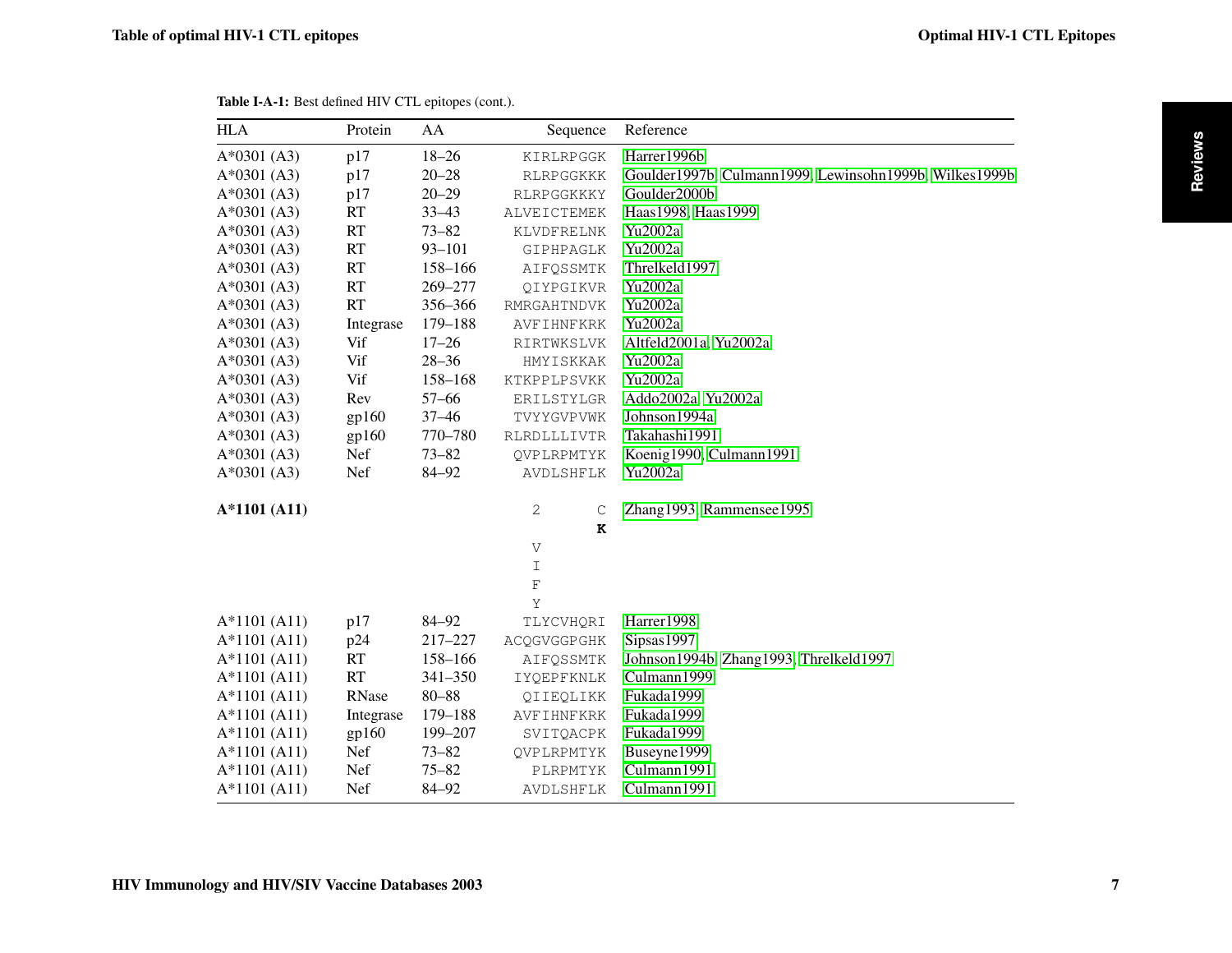<span id="page-5-0"></span>

| <b>HLA</b>     | Protein | AA          | Sequence                     | Reference                       |
|----------------|---------|-------------|------------------------------|---------------------------------|
| $A*23 (A23)$   | gp41    | $74 - 82$   | RYLKDQQLL                    | Cao2003a                        |
| A*2402 (A24)   |         |             | 2<br>C                       | Maier1994                       |
|                |         |             | Y<br>I                       |                                 |
|                |         |             | L                            |                                 |
|                |         |             | F                            |                                 |
| $A*2402 (A24)$ | p17     | $28 - 36$   | KYKLKHIVW                    | Ikeda-Moore1998, Lewinsohn1999a |
| A*2402 (A24)   | p24     | $162 - 172$ | RDYVDRFFKTL                  | Dorrell1999, Rowland-Jones1999  |
| $A*2402 (A24)$ | gp160   | $52 - 61$   | LFCASDAKAY                   | Lieberman1992, Shankar1996      |
| $A*2402 (A24)$ | gp160   | 585-593     | RYLKDQQLL                    | Dai1992                         |
| $A*2402 (A24)$ | Nef     | 134-141     | RYPLTFGW                     | Goulder1997a, Ikeda-Moore1998   |
| $A*2501 (A25)$ | p24     | $13 - 23$   | QAISPRTLNAW                  | Kurane1999                      |
| $A*2501 (A25)$ | p24     | $71 - 80$   | ETINEEAAEW                   | Klenerman1996, vanBaalen1996    |
| A*2601 (A26)   |         |             | 12<br>6<br>$\mathsf{C}$      | Dumrese1998                     |
|                |         |             | $\overline{\mathbf{v}}$<br>Y |                                 |
|                |         |             | T<br>F                       |                                 |
|                |         |             | I                            |                                 |
|                |         |             | L                            |                                 |
|                |         |             | F                            |                                 |
|                |         |             | $\mathbb{D}$<br>$\mathbf I$  |                                 |
|                |         |             | $\mathbb L$<br>Ε             |                                 |
|                |         |             | $\overline{V}$               |                                 |
| $A*2601 (A26)$ | p24     | $35 - 43$   | EVIPMFSAL                    | Goulder1996a                    |
| $A*2601 (A26)$ | Pol     | 604-612     | ETKLGKAGY                    | Sabbaj2003                      |
| $A*29$ (A29)   | Nef     | $120 - 128$ | YFPDWQNYT                    | Draenert2004b                   |
| A*2902 (A29)   | gp160   | 209-217     | SFEPIPIHY                    | Altfeld2000a                    |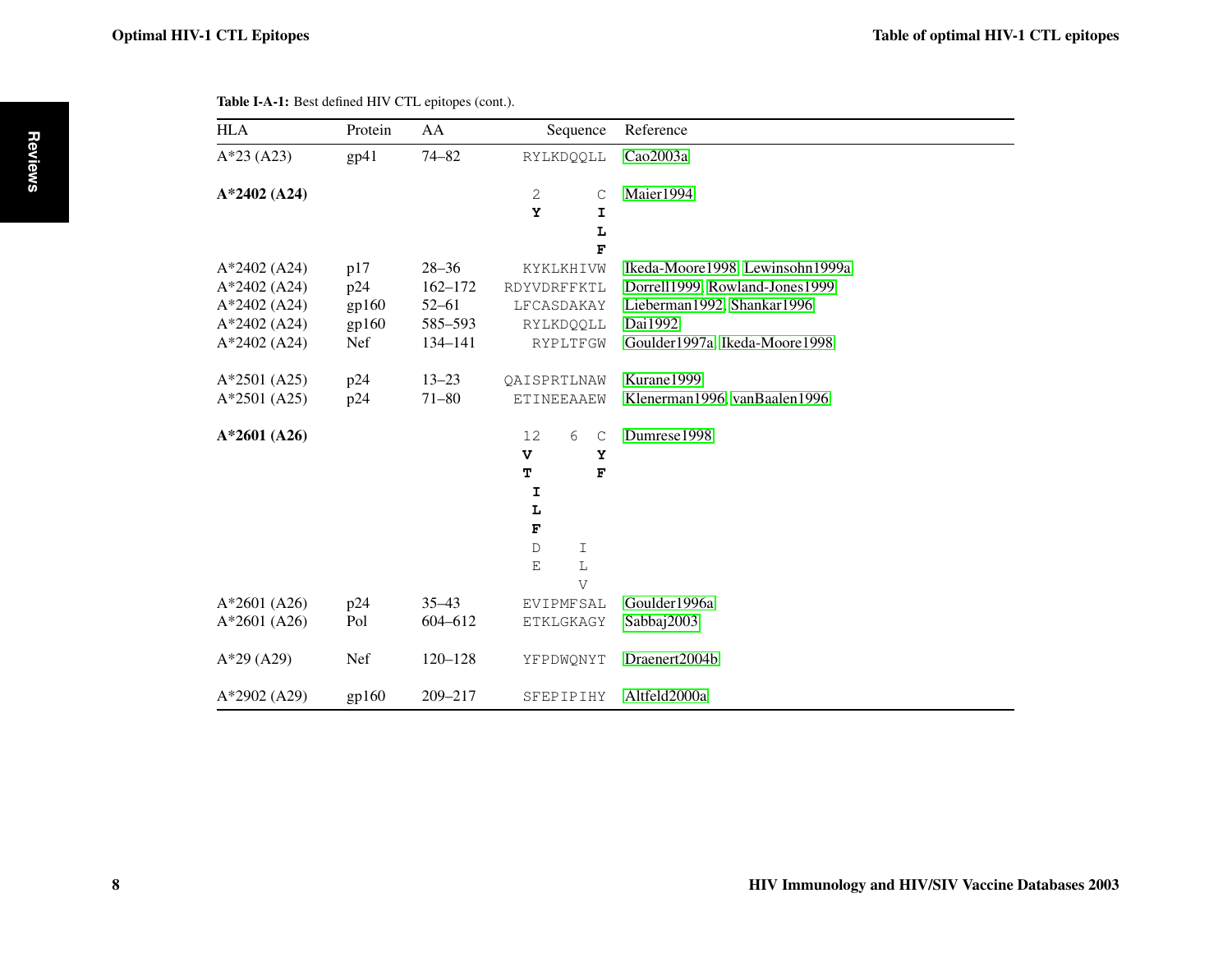<span id="page-6-0"></span>

| <b>HLA</b>                                                                                                                               | Protein                                                                           | AA                                                                                             | Sequence                                                                                                               | Reference                                                                                                                        |
|------------------------------------------------------------------------------------------------------------------------------------------|-----------------------------------------------------------------------------------|------------------------------------------------------------------------------------------------|------------------------------------------------------------------------------------------------------------------------|----------------------------------------------------------------------------------------------------------------------------------|
| A*3002 (A30)                                                                                                                             |                                                                                   |                                                                                                | 12<br>$\mathsf C$<br>Υ<br>Y<br>$\mathbf F$<br>L<br>$\mathbf{v}$                                                        | Rammensee1999                                                                                                                    |
| $A*3002$ (A30)<br>A*3002 (A30)<br>$A*3002$ (A30)<br>$A*3002$ (A30)<br>$A*3002$ (A30)<br>$A*3002$ (A30)<br>$A*3002$ (A30)<br>A*3002 (A30) | p17<br><b>RT</b><br><b>RT</b><br><b>RT</b><br>Integrase<br>gp160<br>gp120<br>gp41 | $76 - 86$<br>$173 - 181$<br>$263 - 271$<br>356-365<br>219-227<br>704-712<br>310-318<br>283-291 | $\mathbb R$<br>RSLYNTVATLY<br>KQNPDIVIY<br>KLNWASOIY<br>RMRGAHTNDV<br>KIQNFRVYY<br>IVNRNRQGY<br>HIGPGRAFY<br>KYCWNLLQY | Goulder2001<br>Goulder2001<br>Goulder2001<br>Sabbaj2003<br>Sabbaj2003, Rodriguez2004<br>Goulder2001<br>Sabbaj2003<br>Goulder2001 |
| A*3101 (A31)<br>A*3101 (A31)                                                                                                             | gp160                                                                             | 770-780                                                                                        | 2<br>$\mathsf{C}$<br>$\mathbf R$<br>L<br>V<br>Υ<br>$\mathbf{F}$<br>RLRDLLLIVTR                                         | Falk1994, Rammensee1999<br>Safrit1994a, Safrit1994b                                                                              |
| A*3201 (A32)<br>A*3201 (A32)                                                                                                             | <b>RT</b><br>gp160                                                                | 392-401<br>419-427                                                                             | PIQKETWETW<br>RIKQIINMW                                                                                                | Harrer1996b<br>Harrer1996b                                                                                                       |
| $A*3303 (A33)$<br>A*3303 (A33)<br>A*3303 (A33)<br>A*3303 (A33)                                                                           | gp41<br>gp41<br>Vpu<br>Nef                                                        | 187-196<br>320-327<br>$29 - 37$<br>133-141                                                     | VFAVLSIVNR<br>EVAQRAYR<br>EYRKILROR<br>TRYPLTFGW                                                                       | Hossain2001<br>Hossain2001<br>Addo2002b<br>Cao2002                                                                               |
| $A*6801 (A68)$<br>A*6801 (A68)                                                                                                           | <b>Tat</b><br>Vpr                                                                 | $39 - 49$<br>$52 - 62$                                                                         | ITKGLGISYGR<br>DTWAGVEAIIR                                                                                             | Oxenius2002<br>Sabbaj2004                                                                                                        |
| $A*6802(AG8)$<br>$A*6802(AG8)$<br>$A*6802(AG8)$                                                                                          | Protease<br>Protease<br>gp160                                                     | $3 - 11$<br>$30 - 38$<br>777-785                                                               | ITLWQRPLV<br>DTVLEEWNL<br>IVTRIVELL                                                                                    | Rowland-Jones1999<br>Rowland-Jones1999<br>Wilkes1999a                                                                            |
| $A*7401 (A19)$                                                                                                                           | Protease                                                                          | $3 - 11$                                                                                       | ITLWQRPLV                                                                                                              | Rowland-Jones1999                                                                                                                |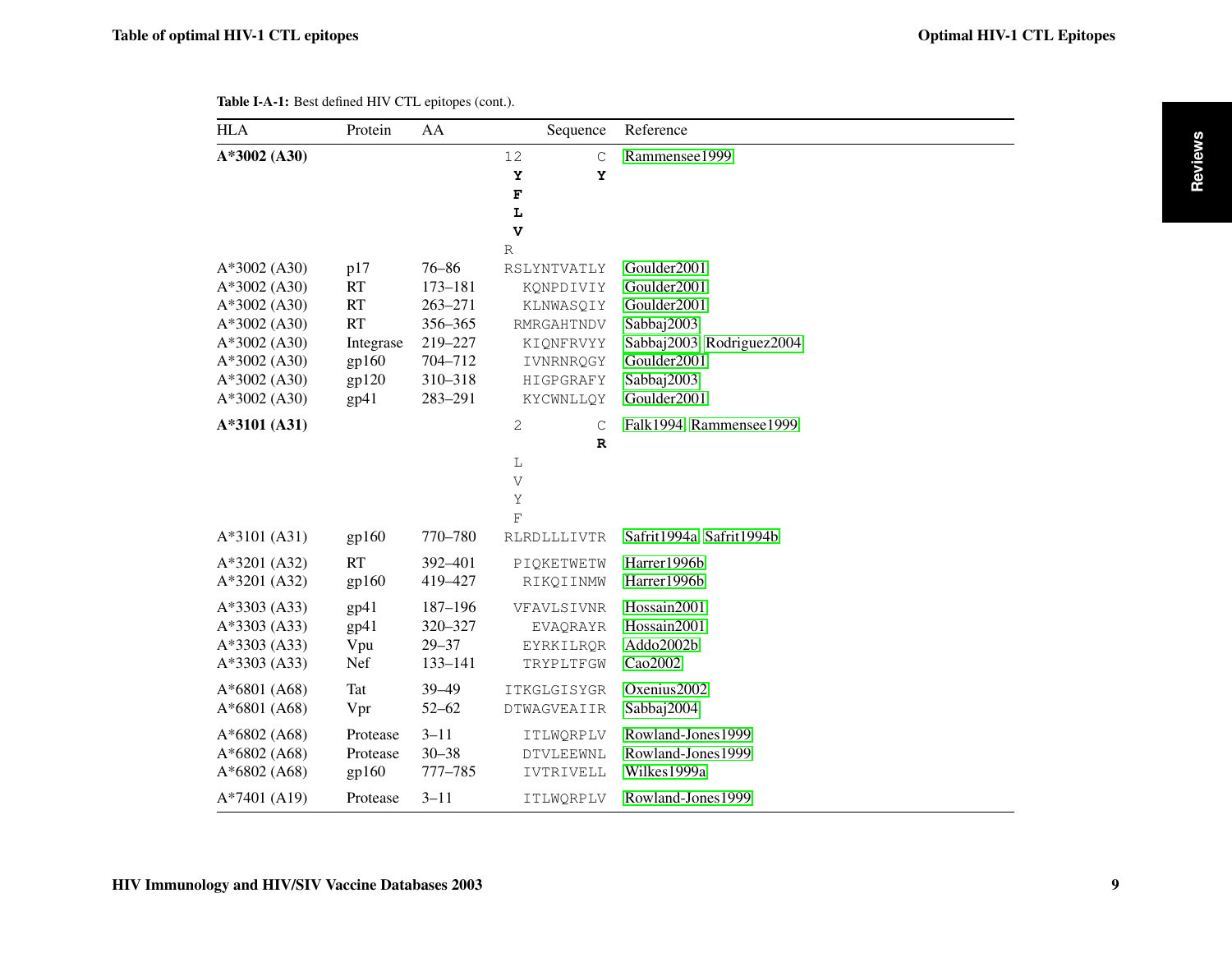<span id="page-7-0"></span>

| Table I-A-1: Best defined HIV CTL epitopes (cont.). |  |
|-----------------------------------------------------|--|
|-----------------------------------------------------|--|

| <b>HLA</b>   | Protein    | AA          | Sequence                                         | Reference                                     |
|--------------|------------|-------------|--------------------------------------------------|-----------------------------------------------|
| $B*07(B7)$   | p24        | 84-92       | <b>HPVHAGPIA</b>                                 | Yu2002a                                       |
| $B*0702(B7)$ |            |             | 123<br>C<br>${\bf P}$<br>L<br>$\mathbf F$<br>A R | Englehard1993, Rammensee1999                  |
| $B*0702(B7)$ | p24        | $16 - 24$   | R K<br>SPRTLNAWV                                 | Lewinsohn1999a                                |
| $B*0702(B7)$ | p24        | $48 - 56$   | TPQDLNTML                                        | Wilson1999a, Wilkes1999c, Jin2000, Wilson1997 |
| $B*0702(B7)$ | p24        | 223-231     | GPGHKARVL                                        | Goulder1999                                   |
| $B*0702(B7)$ | Vpr        | $34 - 42$   | FPRIWLHGL                                        | Altfeld2001a                                  |
| $B*0702(B7)$ | Vif        | $48 - 57$   | HPRVSSEVHI                                       | Altfeld2001a                                  |
| $B*0702(B7)$ | gp160      | 298-307     | RPNNNTRKSI                                       | Safrit1994b                                   |
| B*0702 (B7)  | gp160      | 843-851     | IPRRIROGL                                        | Wilkes1999b                                   |
| $B*0702(B7)$ | Nef        | $68 - 77$   | FPVTPQVPLR                                       | Haas1996, Maier1999                           |
| $B*0702(B7)$ | Nef        | $68 - 76$   | FPVTPQVPL                                        | Bauer1997, Frahm2002b                         |
| $B*0702(B7)$ | Nef        | $71 - 79$   | TPQVPLRPM                                        | Goulder1999                                   |
| $B*0702(B7)$ | Nef        | $77 - 85$   | RPMTYKAAL                                        | Bauer1997                                     |
| $B*0702(B7)$ | Nef        | $106 - 115$ | RQDILDLWIY                                       | Goulder1999                                   |
| $B*0702(B7)$ | <b>Nef</b> | 128-137     | TPGPGVRYPL                                       | Culmann-Penciolelli1994, Haas1996             |
| B*0801 (B8)  |            |             | 23 5<br>$\mathsf C$                              | Hill1992, Sutton1993, DiBrino1994b            |
|              |            |             | K K<br>L                                         |                                               |
|              |            |             | $\mathbb{R}$                                     |                                               |
|              |            |             | PR                                               |                                               |
|              |            |             | L                                                |                                               |
| $B*0801(B8)$ | p17        | $24 - 32$   | GGKKKYKLK                                        | Rowland-Jones 1993, Goulder 1997d             |
| $B*0801(B8)$ | p17        | $74 - 82$   | ELRSLYNTV                                        | Goulder1997d                                  |
| $B*0801(B8)$ | p24        | $128 - 135$ | EIYKRWII                                         | Sutton1993, Goulder1997d                      |
| $B*0801(B8)$ | p24        | $197 - 205$ | DCKTILKAL                                        | Sutton1993                                    |
| $B*0801(B8)$ | RT         | $18 - 26$   | GPKVKQWPL                                        | Walker1989, Sutton1993                        |
| $B*0801(B8)$ | gp160      | $2 - 10$    | RVKEKYQHL                                        | Sipsas1997                                    |
| $B*0801(B8)$ | gp160      | 586-593     | YLKDQQLL                                         | Johnson1992, Shankar1996                      |
| $B*0801(B8)$ | Nef        | $13 - 20$   | WPTVRERM                                         | Goulder1997d                                  |
| $B*0801(B8)$ | Nef        | $90 - 97$   | FLKEKGGL                                         | Culmann-Penciolelli1994, Price1997            |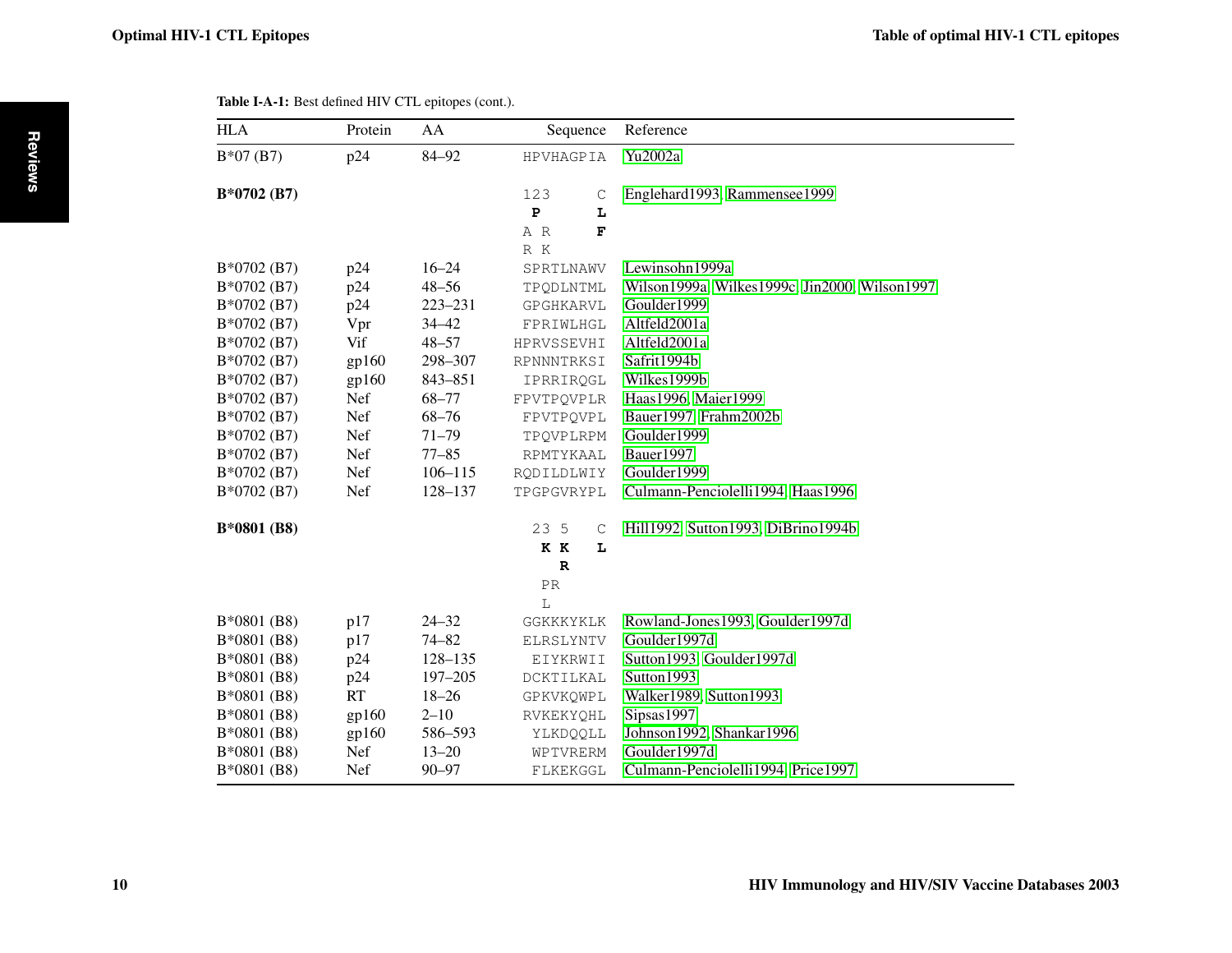<span id="page-8-0"></span>

| <b>HLA</b>                                                                   | Protein                                     | AA                                                    | Sequence                                                                                                                      | Reference                                                           |
|------------------------------------------------------------------------------|---------------------------------------------|-------------------------------------------------------|-------------------------------------------------------------------------------------------------------------------------------|---------------------------------------------------------------------|
| $B*14(B14)$<br>B*1402 (B14)                                                  | p15                                         | $42 - 50$                                             | CRAPRKKGC<br>23 5<br>$\mathsf C$<br>$\mathbb{R}$<br>L<br>$\mathbb{R}$<br>$\, {\bf H}$<br>K<br>$\mathbb L$<br>Υ<br>$\mathbf F$ | Yu2002b<br>DiBrino1994a                                             |
| $B*1402(B14)$                                                                | p24                                         | 166-174                                               | DRFYKTLRA                                                                                                                     | Harrer1996b                                                         |
| B*1402 (B14)                                                                 | gp160                                       | 584-592                                               | ERYLKDQQL                                                                                                                     | Johnson1992                                                         |
| $B*1501(B62)$                                                                |                                             |                                                       | 2<br>$\mathsf C$<br>Q<br>Y<br>L<br>F                                                                                          | Barber1997<br>Barber1997                                            |
| B*1501 (B62)                                                                 | p24                                         | $137 - 145$                                           | M<br>GLNKIVRMY                                                                                                                | Barber1997<br>Johnson1991, Goulder1999                              |
| B*1501 (B62)                                                                 | <b>RT</b>                                   | $260 - 271$                                           | LVGKLNWASQIY                                                                                                                  | Johnson1999                                                         |
| $B*1501(B62)$                                                                | RT                                          | 309-318                                               | ILKEPVHGVY                                                                                                                    | Johnson1991, Johnson1999                                            |
| B*1501 (B62)                                                                 | Nef                                         | $19 - 27$                                             | RMRRAEPAA                                                                                                                     | Cao2002                                                             |
| B*1501 (B62)                                                                 | Nef                                         | $117 - 127$                                           | TQGYFPDWQNY                                                                                                                   | Culmann1999                                                         |
| B*1503 (B72)<br>B*1503 (B72)<br>B*1503 (B72)<br>B*1503 (B72)<br>B*1503 (B72) | Integrase<br>Integrase<br>Tat<br>Pol<br>Nef | 185-194<br>$263 - 271$<br>38-47<br>651-660<br>183-191 | FKRKGGIGGY<br>RKAKIIRDY<br>FOTKGLGISY<br>VTDSQYALGI<br>WRFDSRLAF                                                              | Honeyborne2003<br>Cao2003a<br>Novitsky2001<br>Sabbaj2003<br>Cao2002 |
| B*1510 (B71)<br>$B*1510(B71)$                                                | Gag p24<br>Vif                              | $61 - 69$<br>$79 - 87$                                | GHQAAMQML<br>WHLGHVSI                                                                                                         | Day2003<br>Honeyborne2003                                           |
| B*1516 (B63)                                                                 |                                             |                                                       | $\mathbf{2}$<br>9<br>т<br>Y<br>${\tt S}$<br>I<br>V<br>F                                                                       | Barber1997, Seeger1998                                              |
| $B*1516(B63)$                                                                | gp160                                       | 375-383                                               | SFNCGGEFF                                                                                                                     | Wilson1997, Wilson1999a                                             |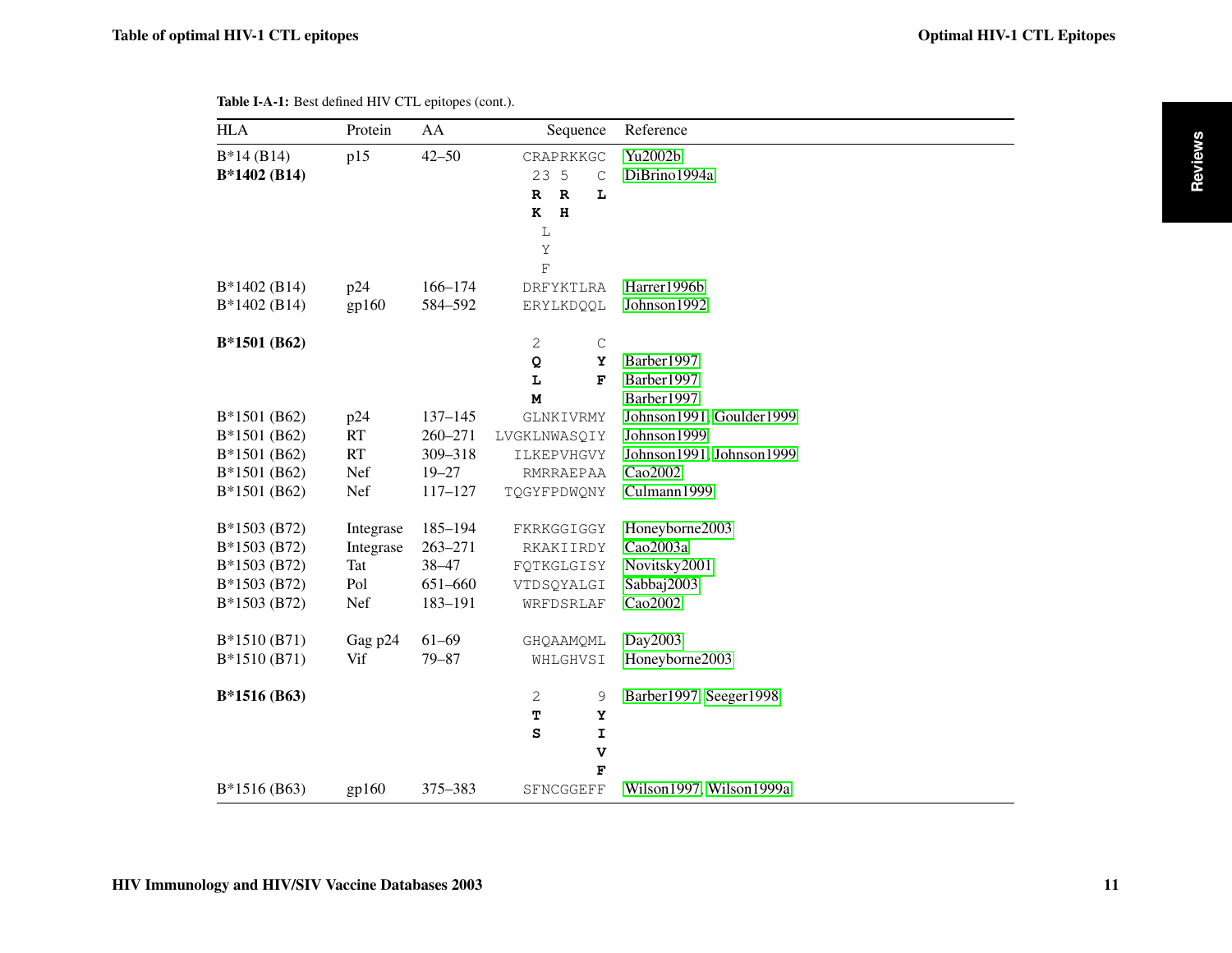<span id="page-9-0"></span>

| <b>HLA</b>    | Protein   | AA          | Sequence                   | Reference                            |
|---------------|-----------|-------------|----------------------------|--------------------------------------|
| $B*1801(B18)$ | p24       | $161 - 170$ | FRDYVDRFYK                 | Ogg1998                              |
| B*1801 (B18)  | Vif       | $102 - 111$ | LADQLIHLHY                 | Altfeld2001a                         |
| B*1801 (B18)  | Nef       | $135 - 143$ | YPLTFGWCY                  | Culmann1991, Culmann-Penciolelli1994 |
| $B*27(B27)$   | Vpr       | $31 - 39$   | VRHFPRIWL                  | Addo2004                             |
| B*2703 (B27)  | p24       | $131 - 140$ | RRWIOLGLOK                 | Rowland-Jones1998, Rowland-Jones1999 |
| B*2705 (B27)  |           |             | 12<br>$\mathsf C$          | Jardetzky1991, Rammensee1995         |
|               |           |             | ${\bf R}$<br>L             |                                      |
|               |           |             | $\overline{\mathbf{F}}$    |                                      |
|               |           |             | Κ<br>Κ                     |                                      |
|               |           |             | $\mathbb R$<br>$\mathbb R$ |                                      |
|               |           |             | G<br>$\mathbbm{I}$         |                                      |
|               |           |             | Α                          |                                      |
| B*2705 (B27)  | p17       | $19 - 27$   | IRLRPGGKK                  | McKinney1999, Lewinsohn1999a         |
| B*2705 (B27)  | p24       | $131 - 140$ | KRWIILGLNK                 | Nixon1988, Buseyne1993, Goulder1997c |
| B*2705 (B27)  | gp160     | 786-795     | GRRGWEALKY                 | Lieberman1992, Lieberman1999         |
| B*2705 (B27)  | Nef       | $105 - 114$ | RRQDILDLWI                 | Goulder1997b                         |
| $B*3501(B35)$ |           |             | 2<br>$\mathsf{C}$          | Hill1992, Rammensee1999              |
|               |           |             | $\, {\bf P}$<br>Y          |                                      |
|               |           |             | $\mathbf F$<br>Α           |                                      |
|               |           |             | V<br>М                     |                                      |
|               |           |             | S<br>$\mathbf L$           |                                      |
|               |           |             | $\mathbbm{I}$              |                                      |
| B*3501 (B35)  | p17       | $36 - 44$   | WASRELERF                  | Goulder1997a                         |
| B*3501 (B35)  | p17       | 124-132     | NSSKVSQNY                  | Rowland-Jones1995                    |
| B*3501 (B35)  | p24       | $122 - 130$ | PPIPVGDIY                  | Rowland-Jones1995                    |
| B*3501 (B35)  | p24       | $122 - 130$ | NPVPVGNIY                  | Rowland-Jones1995                    |
| $B*3501(B35)$ | <b>RT</b> | $107 - 115$ | TVLDVGDAY                  | Wilkes1999b, Wilson1999b             |
| B*3501 (B35)  | RT        | 118-127     | VPLDEDFRKY                 | Sipsas1997, Shiga1996                |
| B*3501 (B35)  | RT        | $175 - 183$ | NPDIVIYQY                  | Sipsas1997, Shiga1996                |
| B*3501 (B35)  | RT        | $175 - 183$ | HPDIVIYQY                  | Rowland-Jones1995                    |
| B*3501 (B35)  | gp160     | $42 - 52$   | VPVWKEATTTL                | Wilkes1999b                          |
| B*3501 (B35)  | gp160     | $78 - 86$   | DPNPQEVVL                  | Shiga1996                            |
| B*3501 (B35)  | gp160     | 606-614     | TAVPWNASW                  | Johnson1994a                         |
| B*3501 (B35)  | Nef       | $74 - 81$   | VPLRPMTY                   | Culmann1991, Culmann-Penciolelli1994 |

**Reviews**

Reviews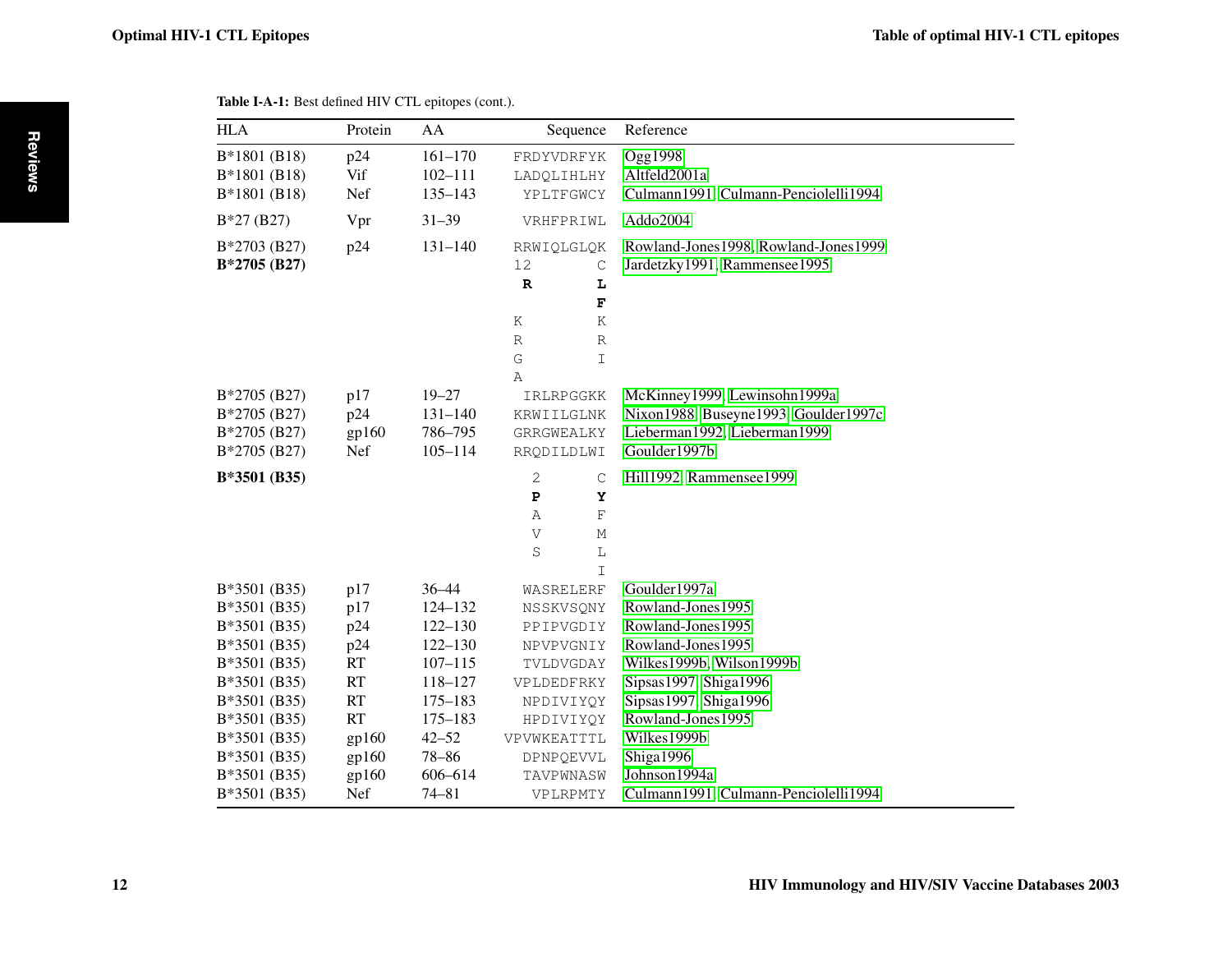<span id="page-10-0"></span>

| <b>HLA</b>    | Protein   | AA          |                 | Sequence    | Reference                |
|---------------|-----------|-------------|-----------------|-------------|--------------------------|
| B*3701 (B37)  |           |             | $\overline{c}$  | $\mathsf C$ | Falk1993                 |
|               |           |             | D               | F           |                          |
|               |           |             | $\mathbf E$     | M           |                          |
|               |           |             |                 | L           |                          |
|               |           |             |                 | $\mathbf I$ |                          |
| B*3701 (B37)  | Nef       | $120 - 128$ | YFPDWQNYT       |             | Culmann1991, Culmann1999 |
| B*3801 (B38)  | Vif       | $79 - 87$   | WHLGQGVSI       |             | Sabbaj2004               |
| B*3801 (B38)  | gp160     | $104 - 112$ | MHEDIISLW       |             | Cao2002                  |
| B*3901 (B39)  |           |             | 2               | $\mathsf C$ | Falk1995a                |
|               |           |             | $\mathbb{R}$    | L           |                          |
|               |           |             | $\bf H$         |             |                          |
| B*3901 (B39)  | p24       | $61 - 69$   | GHQAAMQML       |             | Kurane1999               |
| B*4001 (B60)  |           |             | $\sqrt{2}$      | $\mathsf C$ | Falk1995b                |
|               |           |             | E               | L           |                          |
| B*4001 (B60)  | p17       | $92 - 101$  | IEIKDTKEAL      |             | Altfeld2000b             |
| B*4001 (B60)  | p24       | $44 - 52$   | SEGATPQDL       |             | Altfeld2000b             |
| B*4001 (B60)  | p6        | $33 - 41$   | KELYPLTSL       |             | Yu2002b                  |
| B*4001 (B60)  | RT        | $5 - 12$    | <b>IETVPVKL</b> |             | Draenert2004a            |
| B*4001 (B60)  | RT        | $202 - 210$ | IEELRQHLL       |             | Altfeld2000b             |
| B*4001 (B60)  | gp160     | 805-814     | QELKNSAVSL      |             | Altfeld2000b             |
| B*4001 (B60)  | Nef       | $37 - 45$   | LEKHGAITS       |             | Draenert2004a            |
| B*4001 (B60)  | Nef       | $92 - 100$  | KEKGGLEGL       |             | Altfeld2000b             |
| $B*4002(B61)$ | p17       | $11 - 19$   | GELDRWEKI       |             | Sabbaj2003               |
| $B*4002(B61)$ | p24       | $70 - 78$   | KETINEEAA       |             | Sabbaj2003               |
| $B*4002(B61)$ | p24       | $78 - 86$   | AEWDRVHPV       |             | Sabbaj2003               |
| B*4002 (B61)  | p15       | $64 - 71$   | TERQANFL        |             | Sabbaj2003               |
| $B*4002(B61)$ | Nef       | $92 - 100$  | KEKGGLEGL       |             | Sabbaj2003, Altfeld2000b |
| $B*42(B42)$   | Integrase | $260 - 268$ | VPRRKAKII       |             | Kiepiela2002             |
| B*4201 (B42)  | p24       | $48 - 56$   | TPQDLNTML       |             | Goulder2000a             |
| B*4201 (B42)  | RT        | $271 - 279$ | YPGIKVRQL       |             | Wilkes1999b              |
| B*4201 (B42)  | Nef       | 128-137     | TPGPGVRYPL      |             | Goulder1999              |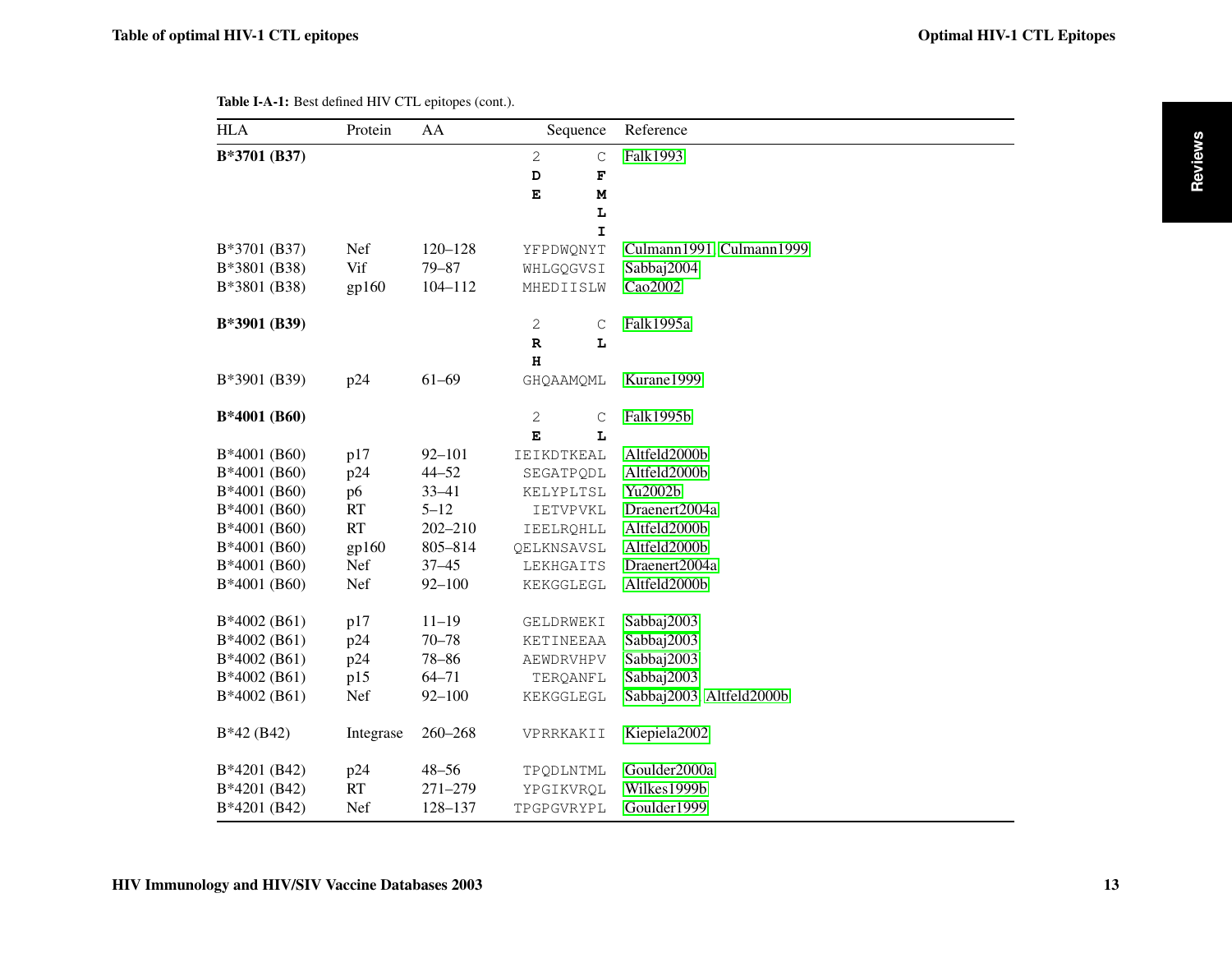<span id="page-11-0"></span>

| <b>HLA</b>                                    | Protein             | AA                                  | Sequence                                   | Reference                                        |
|-----------------------------------------------|---------------------|-------------------------------------|--------------------------------------------|--------------------------------------------------|
| $B*44(B44)$                                   | Protease            | $34 - 42$                           | EEMNLPGRW                                  | Rodriguez2004                                    |
| B*4402 (B44)                                  |                     |                                     | 2<br>$\mathsf C$<br>$\mathbf E$<br>F<br>Y  | Rammensee1999                                    |
| B*4402 (B44)<br>B*4402 (B44)<br>B*4402 (B44)  | p24<br>p24<br>gp160 | $162 - 172$<br>174-184<br>$31 - 40$ | RDYVDRFYKTL<br>AEQASQDVKNW<br>AENLWVTVYY   | Ogg1998<br>Lewinsohn1999a<br>Borrow1997          |
| B*4415 (B12)                                  | p24                 | $28 - 36$                           | <b>EEKAFSPEV</b>                           | <b>Bird2002</b>                                  |
| B*4501 (B45)                                  | Gag-p2              | $1 - 10$                            | AEAMSQVTNS                                 | Sabbaj2004                                       |
| $B*50(B50)$                                   | Nef                 | $37 - 45$                           | LEKHGAITS                                  | Draenert2004a                                    |
| $B*51(B51)$<br>$B*51(B51)$                    | Vif<br>Vpr          | $57 - 66$<br>$29 - 37$              | IPLGDAKLII<br>EAVRHFPRI                    | Bansal2004<br>Cao2003a                           |
| B*5101 (B51)                                  |                     |                                     | 2<br>C<br>A<br>F<br>I<br>$\mathbf{P}$<br>G | Falk1995a                                        |
| B*5101 (B51)<br>$B*5101(B51)$<br>B*5101 (B51) | RT<br>RT<br>gp160   | $42 - 50$<br>128-135<br>416-424     | EKEGKISKI<br>TAFTIPSI<br>LPCRIKQII         | Haas1998, Haas1999<br>Sipsas1997<br>Tomiyama1999 |
| B*5201 (B52)                                  |                     |                                     | 2<br>C<br>I<br>$\mathbf v$                 | Rammensee1999                                    |
| B*5201 (B52)                                  | p24                 | $143 - 150$                         | Q<br>RMYSPTSI                              | Wilkes1999b, Wilson1997                          |
| $B*53(B53)$                                   | Nef                 | $135 - 143$                         | YPLTFGWCF                                  | Kiepiela2002                                     |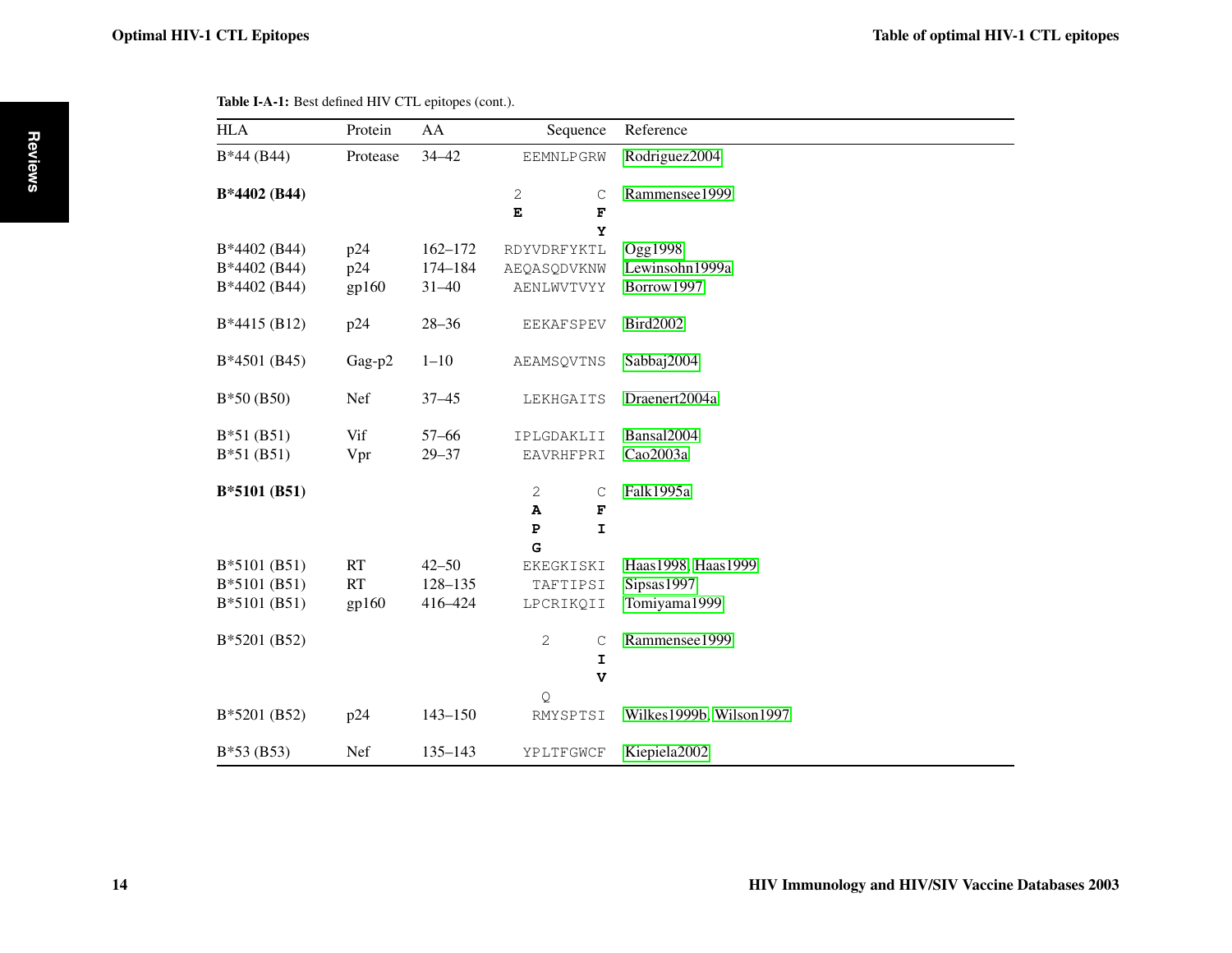<span id="page-12-0"></span>

| <b>HLA</b>    | Protein    | AA          | Sequence                     | Reference                             |
|---------------|------------|-------------|------------------------------|---------------------------------------|
| B*5301 (B53)  |            |             | $\mathbf{2}$<br>$\mathsf{C}$ |                                       |
|               |            |             | ${\bf P}$<br>L               | Hill1992                              |
| B*5301 (B53)  | p24        | $48 - 56$   | TPYDINQML                    | Gotch1993                             |
| B*5301 (B53)  | p24        | 176-184     | QASQEVKNW                    | Buseyne1996, Buseyne1997, Buseyne1999 |
| B*5301 (B53)  | <b>Tat</b> | $2 - 11$    | EPVDPRLEPW                   | Addo2001                              |
| B*5301 (B53)  | Nef        | $135 - 143$ | YPLTFGWCY                    | Sabbaj2003                            |
| $B*5501(B55)$ |            |             | 2<br>$\mathsf C$             | Barber1995                            |
|               |            |             | $\mathbf{P}$                 |                                       |
|               |            |             | Α                            |                                       |
| B*5501 (B55)  | gp160      | $42 - 51$   | VPVWKEATTT                   | Shankar1996, Lieberman1999            |
| $B*57(B57)$   | Integrase  | $123 - 132$ | STTVKAACWW                   | Rodriguez2004, Addo2004               |
| $B*57(B57)$   | Nef        | $116 - 124$ | HTQGYFPDW                    | Draenert2002                          |
| B*5701 (B57)  |            |             | 12<br>$\mathsf C$            | Barber1997                            |
|               |            |             | A<br>$\mathbf F$             |                                       |
|               |            |             | T<br>W                       |                                       |
|               |            |             | S                            |                                       |
|               |            |             | Κ<br>Υ                       |                                       |
| B*5701 (B57)  | p24        | $15 - 23$   | ISPRTLNAW                    | Johnson1991, Goulder1996b             |
| B*5701 (B57)  | p24        | $30 - 40$   | KAFSPEVIPMF                  | Goulder1996b                          |
| B*5701 (B57)  | p24        | $108 - 118$ | TSTLQEQIGWF                  | Goulder1996b                          |
| B*5701 (B57)  | p24        | $176 - 184$ | QASQEVKNW                    | Goulder1996b                          |
| B*5701 (B57)  | RT         | 244-252     | IVLPEKDSW                    | vanderBurg1997, Hay1999               |
| B*5701 (B57)  | Integrase  | 173-181     | KTAVQMAVF                    | Goulder1996b, Hay1999                 |
| B*5701 (B57)  | Vpr        | $30 - 38$   | AVRHFPRIW                    | Altfeld2001a                          |
| B*5701 (B57)  | Vif        | $31 - 39$   | <b>ISKKAKGWF</b>             | Altfeld2001a                          |
| B*5701 (B57)  | Rev        | $14 - 23$   | KAVRLIKFLY                   | Addo2001                              |
| B*5701 (B57)  | Nef        | $116 - 125$ | HTQGYFPDWQ                   | Culmann1991                           |
| B*5701 (B57)  | Nef        | $120 - 128$ | YFPDWQNYT                    | Culmann1991                           |
| B57 (B57)     | Nef        | 116-124     | HTQGYFPDW                    | Draenert2002                          |
| B*5703 (B57)  | p24        | $30 - 37$   | KAFSPEVI                     | Goulder2000b                          |
| B*5703 (B57)  | p24        | $30 - 40$   | <b>KAFSPEVIPMF</b>           | Goulder2000b                          |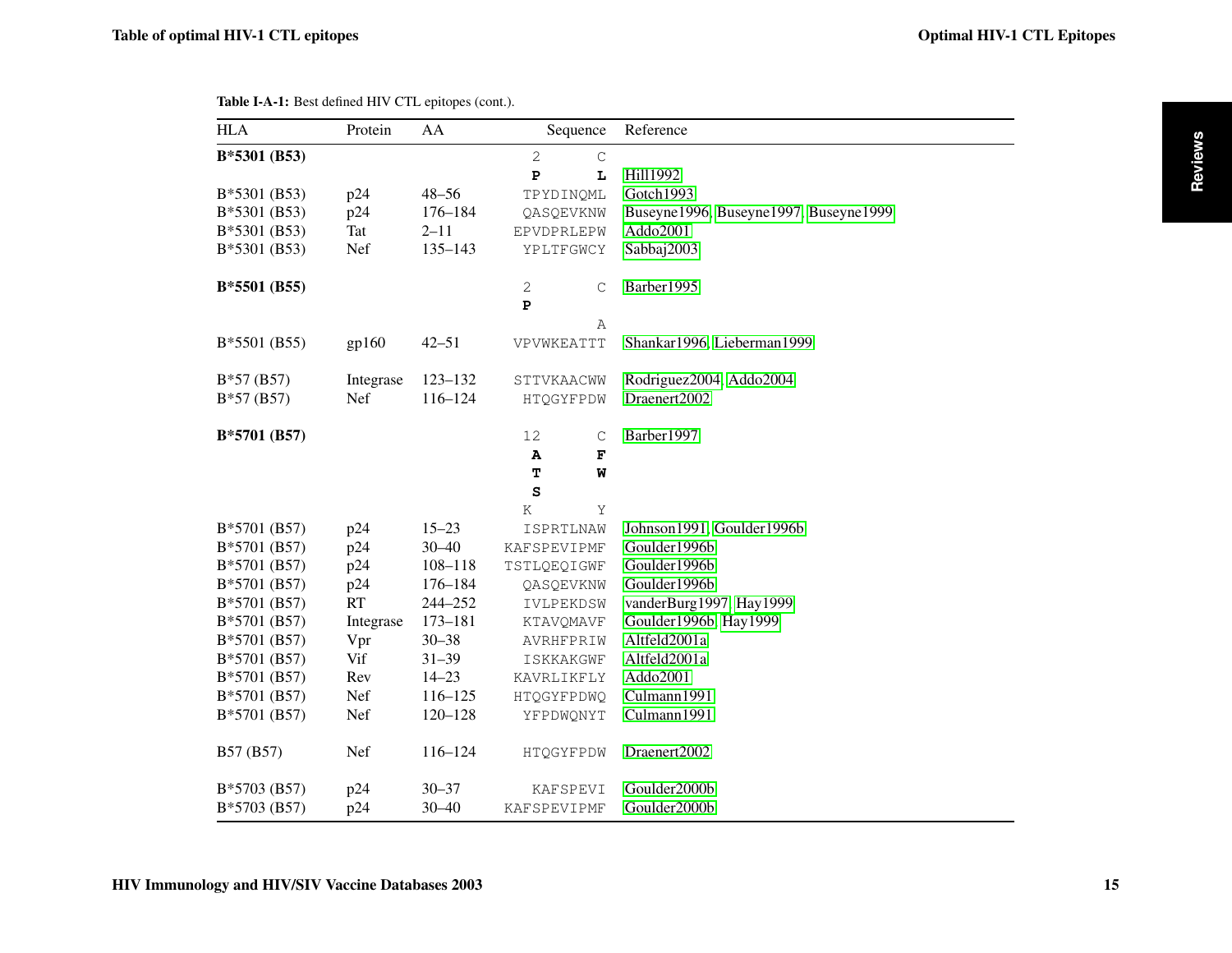<span id="page-13-0"></span>

| <b>HLA</b>                                                   | Protein                        | AA                                                 | Sequence                                                                                      | Reference                                                  |
|--------------------------------------------------------------|--------------------------------|----------------------------------------------------|-----------------------------------------------------------------------------------------------|------------------------------------------------------------|
| B*5801 (B58)                                                 |                                |                                                    | 12<br>$\mathbf C$<br>$\, {\bf A}$<br>F<br>Т<br>W<br>S<br>$\rm K$<br>V                         | Barber1997, Falk1995b                                      |
| B*5801 (B58)<br>B*5801 (B58)<br>B*5801 (B58)<br>B*5801 (B58) | p24<br>p24<br><b>RT</b><br>Rev | $108 - 117$<br>$108 - 117$<br>375-383<br>$14 - 23$ | $\mathbf I$<br>TSTVEEOOIW<br>TSTLQEQIGW<br>IAMESIVIW<br>KAVRLIKFLY                            | Bertoletti1998<br>Goulder1996b<br>Kiepiela2002<br>Addo2001 |
| B*81 (B81)<br>B*8101 (B81)<br>B*8101 (B81)                   | Pol<br>p24<br>Vpr              | 715-723<br>$48 - 56$<br>$34 - 42$                  | LFLDGIDKA<br>TPQDLNTML<br>FPRIWLHGL                                                           | Addo2002a<br>Goulder2000a<br>Altfeld2001a                  |
| Cw*0102 (Cw1)                                                |                                |                                                    | 23<br>$\mathsf C$<br>$\mathbf{A}$<br>L<br>L<br>$\mathsf{P}$                                   | Barber1997                                                 |
| $Cw*0102(Cw1)$                                               | p24                            | $36 - 43$                                          | VIPMFSAL                                                                                      | Goulder1997a                                               |
| $Cw*03$ ( $Cw03$ )                                           | Nef                            | 83-91                                              | AALDLSHFL                                                                                     | Draenert2004a                                              |
| $Cw*0303$ ( $Cw9$ )                                          | Gag p24                        | $164 - 172$                                        | YVDRFFKTL                                                                                     | Honeyborne2003                                             |
| $Cw*0304 (Cw10)$<br>$Cw*0304 (Cw10)$                         | Gag p24<br>gp41                | 164-172<br>$46 - 54$                               | YVDRFFKTL<br>RAIEAQQHL                                                                        | Honeyborne2003<br>Currier2002, Trocha2002                  |
| $Cw*0401$ (Cw4)                                              |                                |                                                    | $\sqrt{2}$<br>6<br>$\mathsf C$<br>Y<br>Ŀ<br>${\bf P}$<br>F<br>$\mathbf F$<br>M<br>V<br>I<br>L | Falk1994                                                   |
| Cw*0401 (Cw4)                                                | gp160                          | 375-383                                            | SFNCGGEFF                                                                                     | Wilson1997, Johnson1993                                    |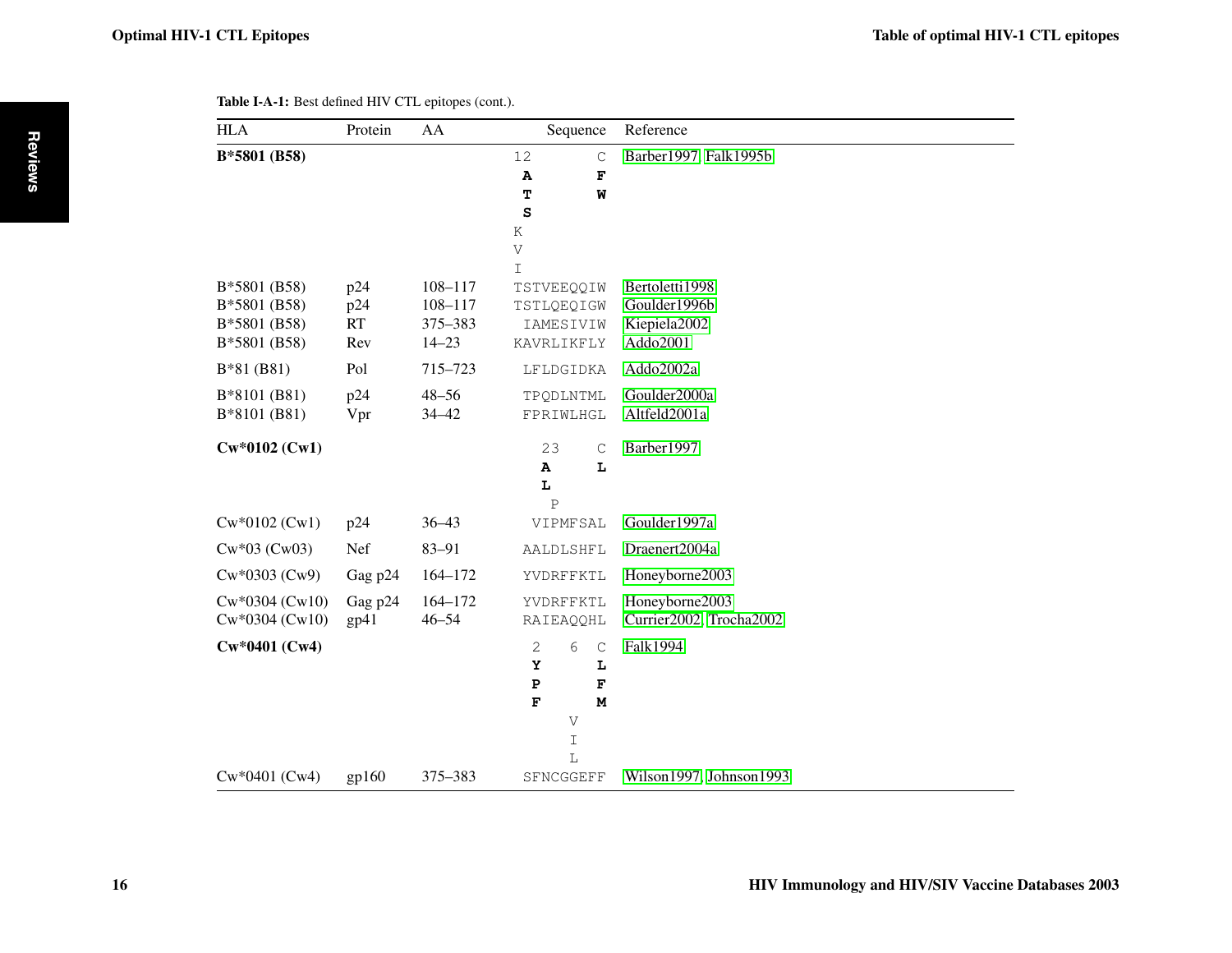| <b>HLA</b>                             | Protein                        | AA                         | Sequence                   | Reference                           |
|----------------------------------------|--------------------------------|----------------------------|----------------------------|-------------------------------------|
| $Cw*05$ ( $Cw05$ )                     | Gag p24                        | 174–185                    | <b>AEOASOEVKNWM</b>        | Draenert2004a                       |
| $Cw*07$ (Cw7)<br>$Cw*07$ ( $Cw7$ )     | Nef <sup>1</sup><br><b>Nef</b> | $105 - 115$<br>$105 - 115$ | KROEILDLWVY<br>RRODILDLWIY | Kiepiela <sub>2002</sub><br>Yu2002a |
| $Cw*0802$ (Cw8)<br>$Cw*0802$ ( $Cw8$ ) | p24<br><b>Nef</b>              | $48 - 56$<br>$83 - 91$     | TPODLNTML<br>AAVDLSHFL     | Goulder2000a<br>Cao2003a            |
| $Cw*12(Cw12)$                          | Tat                            | $30 - 37$                  | CCFHCOVC                   | Cao2003a, Nixon1999                 |
| $Cw*15$ (Cw15)                         | gp41                           | $46 - 54$                  | RAIEAOOHL                  | Trocha2002                          |

<span id="page-14-0"></span>

| Table I-A-1: Best defined HIV CTL epitopes (cont.). |  |  |  |  |
|-----------------------------------------------------|--|--|--|--|
|-----------------------------------------------------|--|--|--|--|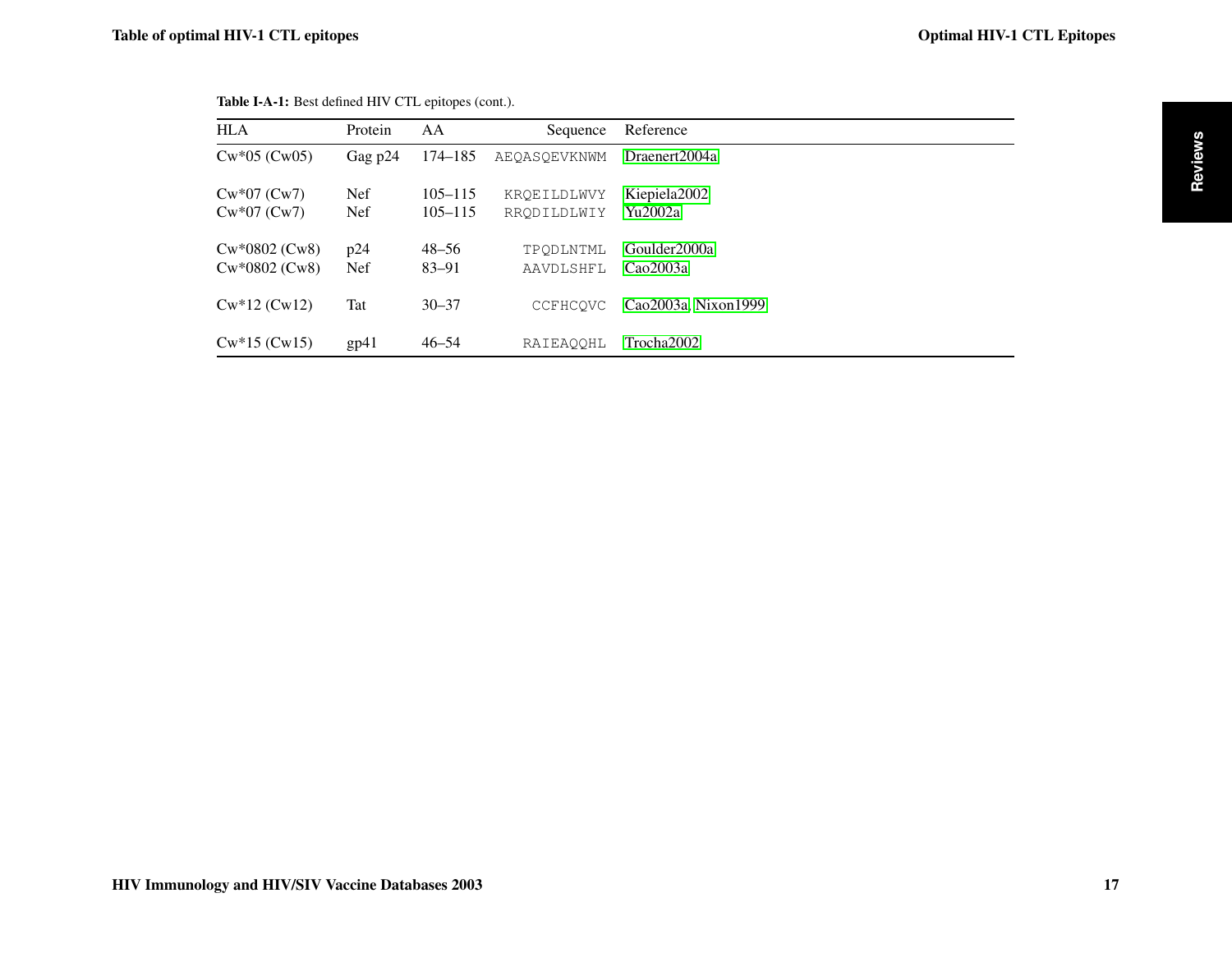### <span id="page-15-20"></span>I-A-7 References

<span id="page-15-10"></span>[Addo2002a] M. Addo. Personal communication, 2002. On p. [7,](#page-4-0) [16](#page-13-0)

- <span id="page-15-12"></span>[Addo2002b] M. M. Addo, M. Altfeld, A. Rathod, M. Yu, X. G. Yu, P. J. R. Goulder, E. S. Rosenberg, & B. D. Walker. HIV-1 Vpu represents a minor target for cytotoxic T lymphocytes in HIV-1-infection. *AIDS* 16(7):1071–1073, 2002. On p. [9](#page-6-0)
- <span id="page-15-0"></span>[Addo2003] M. M. Addo, X. G. Yu, A. Rathod, D. Cohen, R. L. Eldridge, D. Strick, M. N. Johnston, C. Corcoran, A. G. Wurcel, C. A. Fitzpatrick, M. E. Feeney, W. R. Rodriguez, N. Basgoz, R. Draenert, D. R. Stone, C. Brander, P. J. R. Goulder, E. S. Rosenberg, M. Altfeld, & B. D. Walker. Comprehensive epitope analysis of human immunodeficiency virus type 1 (HIV-1) specific T-cell responses directed against the entire expressed HIV-1 genome demonstrate broadly directed responses, but no correlation to viral load. *J Virol* 77(3):2081–2092, 2003. On p. [3](#page-0-1)

<span id="page-15-15"></span>[Addo2004] M. M. Addo & A. Rathod. Personal communication, 2004. On p. [12,](#page-9-0) [15](#page-12-0)

- <span id="page-15-9"></span>[Alexander-Miller1996] M. A. Alexander-Miller, K. C. Parker, T. Tsukui, C. D. Pendleton, J. E. Coligan, & J. A. Berzofsky. Molecular analysis of presentation by HLA-A2.1 of a promiscuously binding V3 loop peptide from the HIV-1 Envelope protein to human cytotoxic T lymphocytes. *Int Immunol* 8(5):641–649, 1996. On p. [6](#page-3-0)
- <span id="page-15-4"></span>[Allen2000] T. M. Allen, D. H. O'Connor, P. Jing, J. L. Dzuris, B. R. Mothe, T. U. Vogel, E. Dunphy, M. E. Liebl, C. Emerson, N. Wilson, K. J. Kunstman, X. Wang, D. B. Allison, A. L. Hughes, R. C. Desrosiers, J. D. Altman, S. M. Wolinsky, A. Sette, & D. I. Watkins. Tat-specific cytotoxic T lymphocytes select for SIV escape variants during resolution of primary viraemia. *Nature* 407(6802):386–390, 2000. On p. [4](#page-1-0)
- <span id="page-15-3"></span>[Allen2004] T. M. Allen et al. Selection, transmission and reversion of an antigen processing CTL escape mutation in HIV-1 infection. *J of Virol* in press, 2004. On p. [4](#page-1-0)
- <span id="page-15-11"></span>[Altfeld2000a] M. A. Altfeld. Personal communication, 2000. On p. [8](#page-5-0)
- <span id="page-15-16"></span>[Altfeld2000b] M. A. Altfeld, A. Trocha, R. L. Eldridge, E. S. Rosenberg, M. N. Phillips, M. M. Addo, R. P. Sekaly, S. A. Kalams, S. A. Burchett, K. McIntosh, B. D. Walker, & P. J. Goulder. Identification of dominant optimal HLA-B60- and HLA-B61-restricted cytotoxic T-lymphocyte (CTL) epitopes: Rapid characterization of CTL responses by enzyme-linked immunospot assay. *J Virol* 74(18):8541–8549, 2000. On p. [13](#page-10-0)
- <span id="page-15-7"></span>[Altfeld2001a] M. Altfeld, M. M. Addo, R. L. Eldridge, X. G. Yu, S. Thomas, A. Khatri, D. Strick, M. N. Phillips, G. B. Cohen, S. A. Islam, S. A. Kalams, C. Brander, P. J. Goulder, E. S. Rosenberg, & B. D. Walker. Vpr is preferentially targeted by CTL during HIV-1 infection. *J Immunol* 167(5):2743–2752, 2001. On p. [6,](#page-3-0) [7,](#page-4-0) [10,](#page-7-0) [12,](#page-9-0) [15,](#page-12-0) [16](#page-13-0)
- <span id="page-15-8"></span>[Altfeld2001b] M. A. Altfeld, B. Livingston, N. Reshamwala, P. T. Nguyen, M. M. Addo, A. Shea, M. Newman, J. Fikes, J. Sidney, P. Wentworth, R. Chesnut, R. L. Eldridge, E. S. Rosenberg, G. K. Robbins, C. Brander, P. E. Sax, S. Boswell, T. Flynn, S. Buchbinder, P. J. Goulder, B. D.

Walker, A. Sette, & S. A. Kalams. Identification of novel HLA-A2-restricted human immunodeficiency virus type 1-specific cytotoxic T-lymphocyte epitopes predicted by the HLA-A2 supertype peptide-binding motif. *J Virol* 75(3):1301–1311, 2001. On p. [6](#page-3-0)

- <span id="page-15-2"></span>[Altfeld2003] M. Altfeld, M. M. Addo, R. Shankarappa, P. K. Lee, T. M. Allen, X. G. Yu, A. Rathod, J. Harlow, K. O'Sullivan, M. N. Johnston, P. J. R. Goulder, J. I. Mullins, E. S. Rosenberg, C. Brander, B. Korber, & B. D. Walker. Enhanced detection of human immunodeficiency virus type 1 specific T-cell responses to highly variable regions by using peptides based on autologous virus sequences. *J Virol* 77(13):7330–7340, 2003. On p. [3](#page-0-1)
- <span id="page-15-19"></span>[Bansal2004] A. Bansal, P. Goepfert, et al. Personal communication, 2004. On p. [14](#page-11-0)
- <span id="page-15-21"></span>[Barber1995] L. D. Barber, B. Gillece-Castro, L. Percival, X. Li, C. Clayberger, & P. Parham. Overlap in the repertoires of peptides bound in vivo by a group of related class I HLA-B allotypes. *Curr Biol* 5:179–190, 1995. On p. [15](#page-12-0)
- <span id="page-15-14"></span>[Barber1997] L. D. Barber, L. Percival, K. L. Arnett, J. E. Gumperz, L. Chen, & P. Parham. Polymorphism in the  $\alpha$ 1 helix of the HLA-B heavy chain can have an overriding influence on peptidebinding specificity. *J Immunol* 158:1660–1669, 1997. On p. [11,](#page-8-0) [15,](#page-12-0) [16](#page-13-0)
- <span id="page-15-6"></span>[Barouch1995] D. Barouch, T. Friede, S. Stevanovic, L. Tussey, K. Smith, S. Rowland-Jones, V. Braud, A. McMichael, & H. G. Rammensee. HLA-A2 subtypes are functionally distinct in peptide binding and presentation. *J Exp Med* 182:1847–1856, 1995. On p. [6](#page-3-0)
- <span id="page-15-5"></span>[Barouch2002] D. H. Barouch, J. Kunstman, M. J. Kuroda, J. E. Schmitz, S. Santra, F. W. Peyerl, G. R. Krivulka, K. Beaudry, M. A. Lifton, D. A. Gorgone, D. C. Montefiori, M. G. Lewis, S. M. Wolinsky, & N. L. Letvin. Eventual AIDS vaccine failure in a rhesus monkey by viral escape from cytotoxic T lymphocytes. *Nature* 415(6869):335–339, 2002. On p. [4](#page-1-0)
- <span id="page-15-13"></span>[Bauer1997] M. Bauer, M. Lucchiari-Hartz, R. Maier, G. Haas, B. Autran, K. Eichmann, R. Frank, B. Maier, & A. Meyerhans. Structural constraints of HIV-1 Nef may curtail escape from HLA-B7-restricted CTL recognition. *Immunol Lett* 55:119–122, 1997. On p. [10](#page-7-0)
- <span id="page-15-22"></span>[Bertoletti1998] A. Bertoletti, F. Cham, S. McAdam, T. Rostron, S. Rowland-Jones, S. Sabally, T. Corrah, K. Ariyoshi, & H. Whittle. Cytotoxic T cells from human immunodeficiency virus type 2-infected patients frequently cross-react with different human immunodeficiency virus type 1 clades. *J Virol* 72:2439–2448, 1998. On p. [16](#page-13-0)
- <span id="page-15-1"></span>[Betts2001] M. R. Betts, D. R. Ambrozak, D. C. Douek, S. Bonhoeffer, J. M. Brenchley, J. P. Casazza, R. A. Koup, & L. J. Picker. Analysis of total human immunodeficiency virus (HIV) specific CD4(+) and CD8(+) T-cell responses: Relationship to viral load in untreated HIV infection. *J Virol* 75:11983–11991, 2001. On p. [3](#page-0-1)
- <span id="page-15-18"></span>[Bird2002] T. G. Bird, R. Kaul, T. Rostron, J. Kimani, J. Embree, P. P. Dunn, J. J. Bwayo, F. A. Plummer, S. L. Rowland-Jones, & T. Dong. HLA typing in a Kenyan cohort identifies novel class I alleles that restrict cytotoxic T-cell responses to local HIV-1 clades. *AIDS* 16(14):1899–1904, 2002. On p. [14](#page-11-0)
- <span id="page-15-17"></span>[Borrow1997] P. Borrow, H. Lewicki, X. Wei, M. S. Horwitz, N. Peffer, H. Meyers, J. A. Nelson, J. E. Gairin, B. H. Hahn, M. B. Oldstone, & G. M. Shaw. Anti-viral pressure exerted by HIV-1-specific cytotoxic T lymphocytes (CTLs) during primary infection demonstrated by rapid selection of CTL escape virus. *Nat Med* 3:205–211, 1997. Genetic Pathways of Virus Escape from CTL Pressure Resembled Virus Escape from Antiretroviral Therapy. On p. [14](#page-11-0)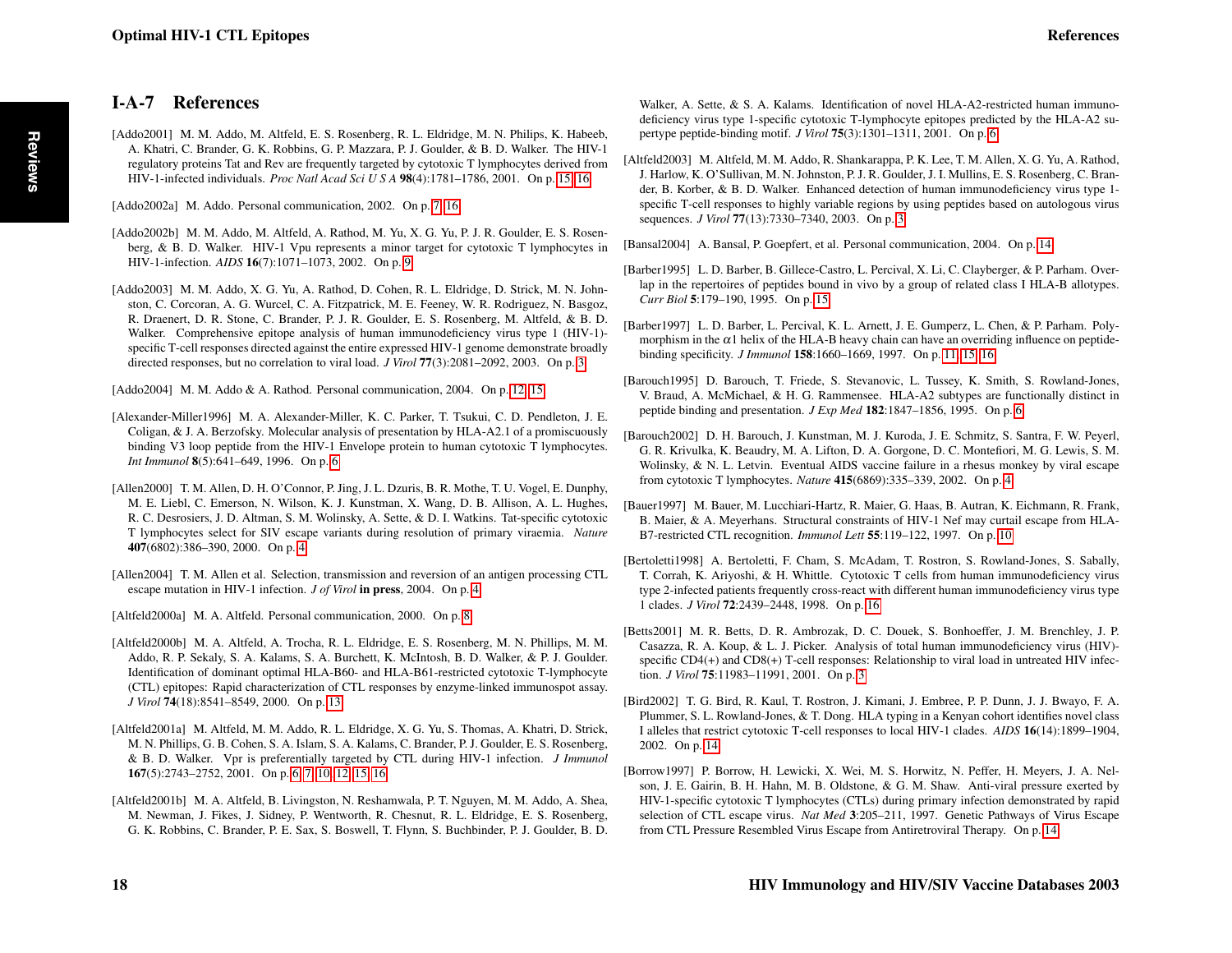- <span id="page-16-26"></span><span id="page-16-25"></span><span id="page-16-24"></span><span id="page-16-15"></span><span id="page-16-3"></span><span id="page-16-2"></span>[Buseyne1993] F. Buseyne, S. Blanche, D. Schmitt, C. Griscelli, & Y. Riviere. Gag-Specific Cytotoxic T Lymphocytes from Human Immunodeficiency Virus Type 1-Infected Individuals: Gag Epitopes are Clustered in Three Regions of the p24 gag Protein. *J Virol* 67:694–702, 1993. On p. [12](#page-9-0)
	- [Buseyne1996] F. Buseyne, M. Fevrier, S. Garcia, M. L. Gougeon, & Y. Riviere. Dual function of a human immunodeficiency virus (HIV)-specific cytotoxic T-lymphocyte clone: inhibition of HIV replication by noncytolytic mechanisms and lysis of HIV-infected CD4+ cells. *Virology* 225:248–53, 1996. On p. [15](#page-12-0)
	- [Buseyne1997] F. Buseyne, M. Fevrier, S. Garcia, M. L. Gougeon, & Y. Riviere. Characterization of an HIV-1 p24 gag epitope recognized by a CD8+ cytotoxic T-cell clone. *Immunol Lett* 55(3):145– 149, 1997. On p. [15](#page-12-0)
	- [Buseyne1999] F. Buseyne. Personal communication, 1999. On p. [7,](#page-4-0) [15](#page-12-0)
	- [Buseyne2002a] F. Buseyne, J. Le Chenadec, B. Corre, F. Porrot, M. Burgard, C. Rouzioux, S. Blanche, M. Mayaux, & Y. Riviere. Inverse correlation between memory Gag-specific cytotoxic T lymphocytes and viral replication in human immunodeficiency virus-infected children. *J Infect Dis* 186(11):1589–1596, 2002. On p. [3](#page-0-1)
	- [Buseyne2002b] F. Buseyne, D. Scott-Algara, F. Porrot, B. Corre, N. Bellal, M. Burgard, C. Rouzioux, S. Blanche, & Y. Riviere. Frequencies of ex vivo-activated human immunodeficiency virus type 1-specific gamma-interferon-producing CD8+ T cells in infected children correlate positively with plasma viral load. *J Virol* 76(24):12414–22, 2002. On p. [3](#page-0-1)
	- [Cao2002] J. Cao. Personal communication, 2002. On p. [6,](#page-3-0) [9,](#page-6-0) [11,](#page-8-0) [13](#page-10-0)
	- [Cao2003a] J. Cao, J. McElrath, et al. Comprehensive analysis of HIV-1 specific IFN-γ secreting CD8 T cells in primary HIV infection. *submitted* 2003. On p. [3,](#page-0-1) [8,](#page-5-0) [11,](#page-8-0) [14,](#page-11-0) [17](#page-14-0)
	- [Cao2003b] J. Cao, J. McNevin, U. Malhotra, & M. J. McElrath. Evolution of CD8+ T cell immunity and viral escape following acute HIV-1 infection. *J Immunol* 171(7):3837–3846, 2003. On p. [4](#page-1-0)
	- [Carrington1999] M. Carrington, G. W. Nelson, M. P. Martin, T. Kissner, D. Vlahov, J. J. Goedert, R. Kaslow, S. Buchbinder, K. Hoots, & S. J. O'Brien. HLA and HIV-1: Heterozygote advantage and B\*35-Cw\*04 disadvantage. *Science* 283:1748–1752, 1999. On p. [5](#page-2-0)
	- [Culmann-Penciolelli1994] B. Culmann-Penciolelli, S. Lamhamedi-Cherradi, I. Couillin, N. Guegan, J. P. Levy, J. G. Guillet, & E. Gomard. Identification of multirestricted immunodominant regions recognized by cytolytic T lymphocytes in the human immunodeficiency virus type 1 Nef protein. *J Virol* 68:7336–7343, 1994. See comments in J Virol 1995 Jan;69(1):618. On p. [10,](#page-7-0) [12](#page-9-0)
	- [Culmann1991] B. Culmann, E. Gomard, M.-P. Kieny, B. Guy, F. Dreyfus, A.-D. Saimot, D. Sereni, D. Sicard, & J.-P. Levy. Six epitopes with human cytotoxic CD8+ cells in the central region of the HIV-1 Nef protein. *J Immunol* 146:1560–1565, 1991. On p. [7,](#page-4-0) [12,](#page-9-0) [13,](#page-10-0) [15](#page-12-0)

<span id="page-16-20"></span><span id="page-16-14"></span><span id="page-16-13"></span><span id="page-16-9"></span><span id="page-16-8"></span><span id="page-16-7"></span><span id="page-16-0"></span>[Culmann1999] B. Culmann. Personal communication, 1999. On p. [7,](#page-4-0) [11,](#page-8-0) [13](#page-10-0)

<span id="page-16-12"></span>[Currier2002] J. R. Currier, M. deSouza, P. Chanbancherd, W. Bernstein, D. L. Birx, & J. H. Cox. Comprehensive screening for human immunodeficiency virus type 1 subtype-specific CD8 cytotoxic T lymphocytes and definition of degenerate epitopes restricted by HLA-A0207 and - Cw0304 alleles. *J Virol* 76(10):4971–4986, 2002. On p. [6,](#page-3-0) [16](#page-13-0)

<span id="page-16-17"></span>[Dai1992] L. C. Dai, K. West, R. Littaua, K. Takahashi, & F. A. Ennis. Mutation of human immunodeficiency virus type 1 at amino acid 585 on gp41 results in loss of killing by CD8+ A24-restricted cytotoxic T lymphocytes. *J Virol* 66:3151–3154, 1992. On p. [8](#page-5-0)

<span id="page-16-23"></span>[Day2003] C. Day. Personal communication, 2003. On p. [11](#page-8-0)

- <span id="page-16-22"></span>[DiBrino1994a] M. DiBrino, K. C. Parker, D. H. Margulies, J. Shiloach, R. V. Turner, M. Garfield, W. E. B. WE, & J. E. Coligan. Endogenous peptides with distinct amino acid anchor residue motifs bind to HLA-A1 and HLA-B8. *J Immunol* 152:620–631, 1994. On p. [11](#page-8-0)
- <span id="page-16-21"></span>[DiBrino1994b] M. DiBrino, K. C. Parker, D. H. Margulies, J. Shiloach, R. V. Turner, M. Garfield, W. E. B. WE, & J. E. Coligan. The HLA-B14 peptide binding site can accommodate peptides with different combinations of anchor residues. *J Biol Chem* 269, 1994. On p. [10](#page-7-0)
- <span id="page-16-16"></span>[Dorrell1999] L. Dorrell, T. Dong, G. S. Ogg, S. Lister, S. McAdam, T. Rostron, C. Conlon, A. J. McMichael, & S. L. Rowland-Jones. Distinct recognition of non-clade B human immunodeficiency virus type 1 epitopes by cytotoxic T lymphocytes generated from donors infected in Africa. *J Virol* 73:1708–1714, 1999. On p. [8](#page-5-0)

<span id="page-16-27"></span>[Draenert2002] R. Draenert. Personal communication, 2002. On p. [15](#page-12-0)

<span id="page-16-10"></span>[Draenert2004a] R. Draenert. Personal communication, 2004. On p. [6,](#page-3-0) [13,](#page-10-0) [14,](#page-11-0) [16,](#page-13-0) [17](#page-14-0)

- <span id="page-16-5"></span>[Draenert2004b] R. Draenert, C. Brander, X. G. Yu, M. Altfeld, C. L. Verrill, M. E. Feeney, B. D. Walker, & P. J. Goulder. Impact of intrapeptide epitope location on CD8 T cell recognition: Implications for design of overlapping peptide panels. *AIDS* 18:871–876, 2004. On p. [4,](#page-1-0) [8](#page-5-0)
- <span id="page-16-6"></span>[Draenert2004c] R. Draenert, S. Le Gall, K. J. Pfafferott, A. J. Leslie, P. Chetty, C. Brander, E. C. Holmes, S. C. Chang, M. E. Feeney, M. M. Addo, L. Ruiz, D. Ramduth, P. Jeena, M. Altfeld, S. Thomas, Y. Tang, C. L. Verrill, C. Dixon, J. G. Prado, P. Kiepiela, J. Martinez-Picado, B. D. Walker, & P. J. Goulder. Immune selection for altered antigen processing leads to cytotoxic T lymphocyte escape in chronic HIV-1 infection. *J Exp Med* 199(7):905–15, 2004. On p. [4](#page-1-0)
- <span id="page-16-1"></span>[Draenert2004d] R. Draenert, C. L. Verrill, Y. Tang, T. M. Allen, A. G. Wurcel, M. Boczanowski, A. Lechner, A. Y. Kim, T. Suscovich, N. V. Brown, M. M. Addo, & B. D. Walker. Persistent recognition of autologous virus by high-avidity CD8 T cells in chronic, progressive human immunodeficiency virus type 1 infection. *J Virol* 78(2):630–641, 2004. On p. [3,](#page-0-1) [4](#page-1-0)
- <span id="page-16-18"></span>[Dumrese1998] T. Dumrese, S. Stevanovic, F. H. Seeger, N. Yamada, Y. Ishikawa, K. Tokunaga, M. Takiguchi, & H. Rammensee. HLA-A26 subtype A pockets accommodate acidic N-termini of ligands. *Immunogenetics* 48:350–353, 1998. On p. [8](#page-5-0)
- <span id="page-16-11"></span>[Dupuis1995] M. Dupuis, S. K. Kundu, & T. C. Merigan. Characterization of HLA-A\*0201 restricted cytotoxic T-cell epitopes in conserved regions of the HIV type 1 gp160 protein. *J Immunol* 155:2232–2239, 1995. On p. [6](#page-3-0)
- <span id="page-16-4"></span>[Edwards2002] B. H. Edwards, A. Bansal, S. Sabbaj, J. Bakari, M. J. Mulligan, & P. A. Goepfert. Magnitude of functional CD8+ T-cell responses to the gag protein of human immunodeficiency virus type 1 correlates inversely with viral load in plasma. *J Virol* 76(5):2298–2305, 2002. On p. [3](#page-0-1)
- <span id="page-16-19"></span>[Englehard1993] V. H. Englehard, E. L. Huczko, W. Bodner, et al. Peptides bound to HLA-B7 determined by mass spectrometry. *J Cell Biochem Suppl 1993* 17C:56, 1993. On p. [10](#page-7-0)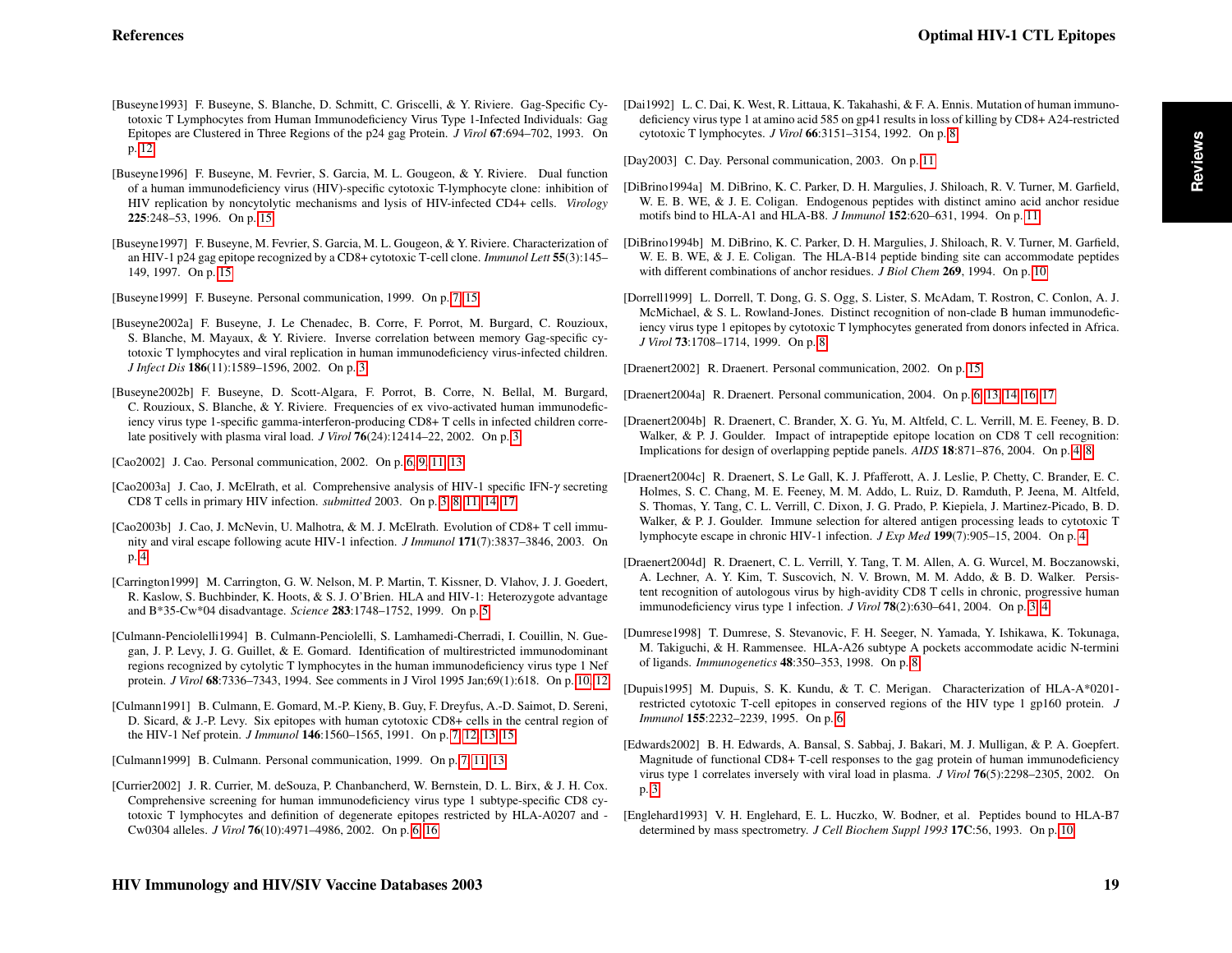- <span id="page-17-5"></span>[Falk1991] K. Falk, O. Rotzschke, S. Stevanovic, G. Jung, & H.-G. Rammensee. Allele-specific motifs revealed by sequencing of self-peptides eluted from MHC molecules. *Nature* 351:290– 296, 1991. On p. [6](#page-3-0)
- <span id="page-17-17"></span>[Falk1993] K. Falk, O. Rotzschke, B. Grahovac, D. Schendel, S. Stevanovic, G. Jung, & H.-G. Rammensee. Peptide motifs of HLA-B35 and -B37 molecules. *Immunogenetics* 38:161–162, 1993. Erratum in Immunogenetics 1994;39(5):379. On p. [13](#page-10-0)
- <span id="page-17-14"></span>[Falk1994] K. Falk, O. Rotzschke, & B. Grahavac. Allele-specific peptide motifs of HLA-C molecules. *Proc Natl Acad Sci USA* 90:12005–12009, 1994. On p. [9,](#page-6-0) [16](#page-13-0)
- <span id="page-17-18"></span>[Falk1995a] K. Falk, O. Rotzschke, M. Takiguchi, V. Gnau, S. Stevanovic, G. Jung, & H. Rammensee. Peptide motifs of HLA-B38 and B39 molecules. *Immunogenetics* 41:162–164, 1995. On p. [13,](#page-10-0) [14](#page-11-0)
- <span id="page-17-19"></span>[Falk1995b] K. Falk, O. Rotzschke, M. Takiguchi, V. Gnau, S. Stevanovic, G. Jung, & H. Rammensee. Peptide motifs of HLA-b58, b60, b61, and b62 molecules. *Immunogenetics* 41:165–168, 1995. On p. [13,](#page-10-0) [16](#page-13-0)
- <span id="page-17-0"></span>[Feeney2003] M. E. Feeney, K. A. Roosevelt, Y. Tang, K. J. Pfafferott, K. McIntosh, S. K. Burchett, C. Mao, B. D. Walker, & P. J. Goulder. Comprehensive screening reveals strong and broadly directed human immunodeficiency virus type 1-specific CD8 responses in perinatally infected children. *J Virol* 77(13):7492–7501, 2003. On p. [3](#page-0-1)
- <span id="page-17-4"></span>[Frahm2002a] N. Frahm, P. J. Goulder, & C. Brander. Total assessment of HIV-specific CTL responses: Epitope clustering, processing preferences, and the impact of HIV sequence heterogeneity. In *HIV Molecular Immunology*, pp. 3–21. Los Alamos National Laboratory, Theoretical Biology & Biophysics, 2002. LAUR 03-5816. On p. [5](#page-2-0)
- <span id="page-17-15"></span>[Frahm2002b] N. Frahm & P. J. R. Goulder. Personal communication, 2002. On p. [10](#page-7-0)
- <span id="page-17-1"></span>[Frahm2004] N. Frahm, B. T. Korber, C. M. Adams, J. J. Szinger, R. Draenert, M. M. Addo, M. E. Feeney, K. Yusim, K. Sango, N. V. Brown, D. SenGupta, A. Piechocka-Trocha, T. Simonis, F. M. Marincola, A. G. Wurcel, D. R. Stone, C. J. Russell, P. Adolf, D. Cohen, T. Roach, A. StJohn, A. Khatri, K. Davis, J. Mullins, P. J. R. Goulder, B. D. Walker, & C. Brander. Consistent CTL targeting of immunodominant regions in HIV across multiple ethnicities. *J Virol* 78(5):2187– 2200, 2004. On p. [3,](#page-0-1) [5](#page-2-0)
- <span id="page-17-3"></span>[Friedrich2004] T. C. Friedrich, E. J. Dodds, L. J. Yant, L. Vojnov, R. Rudersdorf, C. Cullen, D. T. Evans, R. . Desrosiers, B. R. Mothe, J. Sidney, A. Sette, K. Kunstman, S. Wolinsky, M. Piatak, J. Lifson, A. L. Hughes, N. Wilson, D. H. O'Connor, & D. I. Watkins. Reversion of CTL escapevariant immunodeficiency viruses in vivo. *Nat Med* 10(3):275–281, 2004. On p. [4](#page-1-0)
- <span id="page-17-10"></span>[Fukada1999] K. Fukada, Y. Chujoh, H. Tomiyama, K. Miwa, Y. Kaneko, S. Oka, & M. Takiguchi. HLA-A\*1101-restricted cytotoxic T lymphocyte recognition of HIV-1 Pol protein. *AIDS* 13:1413–1414, 1999. On p. [7](#page-4-0)
- <span id="page-17-21"></span>[Gotch1993] F. Gotch, S. N. McAdam, C. E. Allsopp, et al. Cytotoxic T-cells in HIV-2 seropositive Gambians. identification of a virus specific MHC-restricted peptide epitope. *J Immunol* 151:3361–3369, 1993. On p. [15](#page-12-0)
- <span id="page-17-12"></span>[Goulder1996a] P. Goulder, C. Conlon, K. McIntyre, & A. McMichael. Identification of a novel human leukogen antigen A26-restricted epitope in a conserved region of Gag. *AIDS* 10(12):1441– 1443, 1996. On p. [8](#page-5-0)
- <span id="page-17-22"></span>[Goulder1996b] P. J. R. Goulder, M. Bunce, P. Krausa, K. McIntyre, S. Crowley, B. Morgan, A. Edwards, P. Giangrande, R. E. Phillips, & A. J. McMichael. Novel, cross-restricted, conserved and immunodominant cytotoxic T lymphocyte epitopes in slow HIV type 1 infection. *AIDS Res and Hum Retroviruses* 12:1691–1698, 1996. On p. [15,](#page-12-0) [16](#page-13-0)
- <span id="page-17-11"></span>[Goulder1997a] P. J. Goulder, M. Bunce, G. Luzzi, R. E. Phillips, & A. J. McMichael. Potential underestimation of HLA-C-restricted cytotoxic T-lymphocyte responses. *AIDS* 11(15):1884– 1886, 1997. On p. [8,](#page-5-0) [12,](#page-9-0) [16](#page-13-0)
- <span id="page-17-8"></span>[Goulder1997b] P. J. Goulder, A. K. Sewell, D. G. Lalloo, D. A. Price, J. A. Whelan, J. Evans, G. P. Taylor, G. Luzzi, P. Giangrande, R. E. Phillips, & A. J. McMichael. Patterns of immunodominance in HIV-1-specific cytotoxic T lymphocyte responses in two human histocompatibility leukocyte antigens (HLA)-identical siblings with HLA-A\*0201 are influenced by epitope mutation. *J Exp Med* 8:1423–1433, 1997. On p. [7,](#page-4-0) [12](#page-9-0)
- <span id="page-17-2"></span>[Goulder1997c] P. J. R. Goulder, R. E. Phillips, R. A. Colbert, S. McAdam, G. Ogg, M. A. Nowak, P. Giangrande, G. Luzzi, B. Morgan, A. Edwards, A. McMichael, & S. Rowland-Jones. Late escape from an immunodominant cytotoxic T-lymphocyte response associated with progression to AIDS. *Nature Med* 3:212–216, 1997. On p. [4,](#page-1-0) [12](#page-9-0)
- <span id="page-17-16"></span>[Goulder1997d] P. J. R. Goulder, S. W. Reid, D. A. Price, C. A. O'Callaghan, A. J. McMichael, R. E. Phillips, & E. Y. Jones. Combined structural and immunological refinement of HIV-1 HLA-B8 restricted cytotoxic T lymphocyte epitopes. *Eur J Immunol* 27:1515–1521, 1997. On p. [10](#page-7-0)

<span id="page-17-7"></span>[Goulder1999] P. J. R. Goulder. Personal communication, 1999. On p. [6,](#page-3-0) [10,](#page-7-0) [11,](#page-8-0) [13](#page-10-0)

- <span id="page-17-20"></span>[Goulder2000a] P. J. Goulder, C. Brander, K. Annamalai, N. Mngqundaniso, U. Govender, Y. Tang, S. He, K. E. Hartman, C. A. O'Callaghan, G. S. Ogg, M. A. Altfeld, E. S. Rosenberg, H. Cao, S. A. Kalams, M. Hammond, M. Bunce, S. I. Pelton, S. A. Burchett, K. McIntosh, H. M. Coovadia, & B. D. Walker. Differential narrow focusing of immunodominant human immunodeficiency virus gag-specific cytotoxic T-lymphocyte responses in infected African and caucasoid adults and children. *J Virol* 74:5679–5690, 2000. On p. [13,](#page-10-0) [16,](#page-13-0) [17](#page-14-0)
- <span id="page-17-9"></span>[Goulder2000b] P. J. Goulder, Y. Tang, S. I. Pelton, & B. D. Walker. HLA-B57-restricted CTL activity in a single infected subject towards two optimal HIV epitopes, one of which is entirely contained within the other. *J Virol* 74:5291–5299, 2000. On p. [7,](#page-4-0) [15](#page-12-0)
- <span id="page-17-13"></span>[Goulder2001] P. J. Goulder, M. M. Addo, M. A. Altfeld, E. S. Rosenberg, Y. Tang, U. Govender, N. Mngqundaniso, K. Annamalai, T. U. Vogel, M. Hammond, M. Bunce, H. M. Coovadia, & B. D. Walker. Rapid definition of five novel HLA-A\*3002-restricted human immunodeficiency virusspecific cytotoxic T-lymphocyte epitopes by elispot and intracellular cytokine staining assays. *J Virol* 75(3):1339–1347, 2001. On p. [9](#page-6-0)
- <span id="page-17-6"></span>[Haas1996] G. Haas, U. Plikat, P. Debre, M. Lucchiari, C. Katlama, Y. Dudoit, O. Bonduelle, M. Bauer, H. Ihlenfeldt, G. Jung, B. Maier, A. Meyerhans, & B. Autran. Dynamics of viral variants in HIV-1 Nef and specific cytotoxic T lymphocytes in vivo. *J Immunol* 157:4212–4221, 1996. On p. [6,](#page-3-0) [10](#page-7-0)

**Reviews**

**Reviews**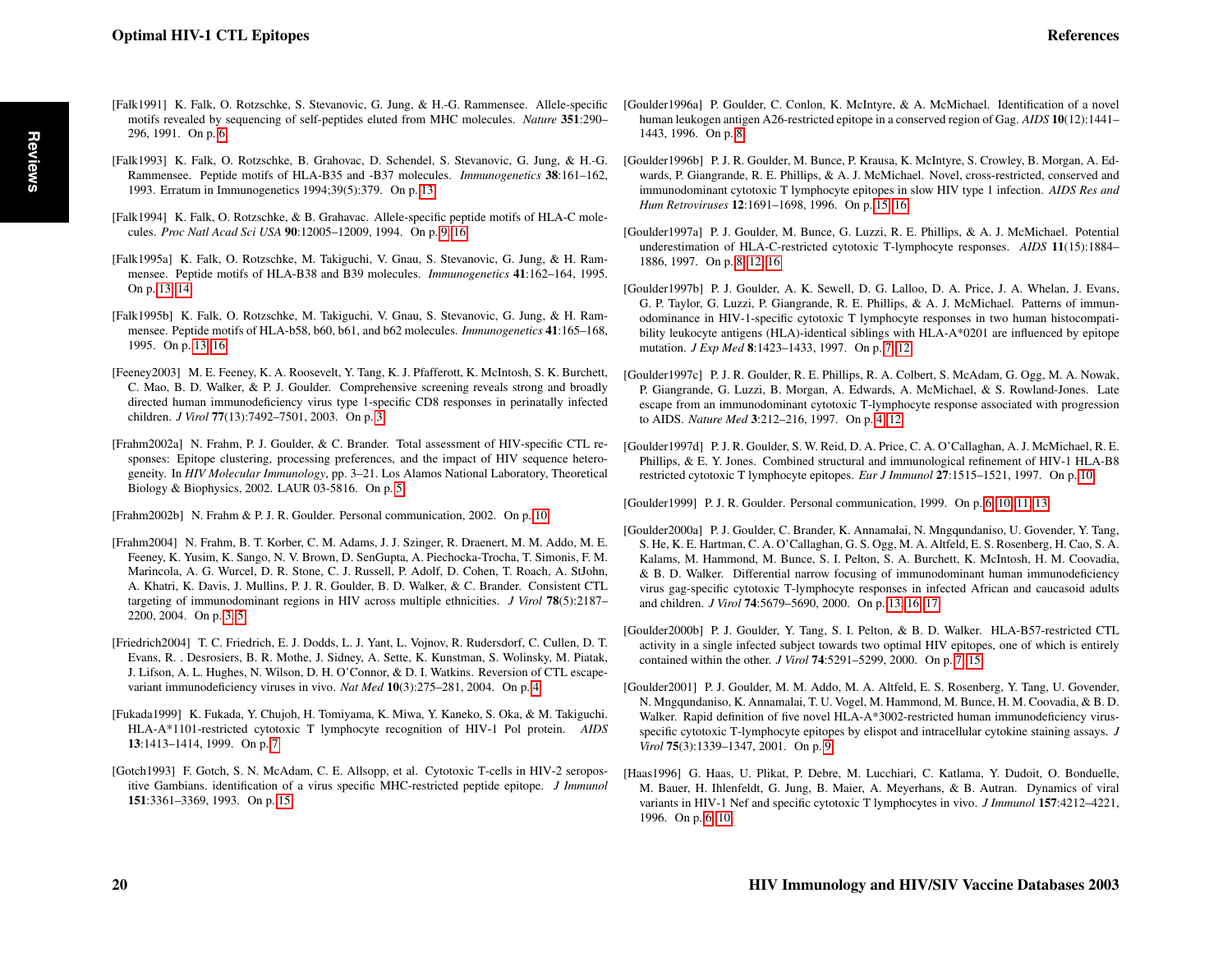<span id="page-18-5"></span>[Haas1998] G. Haas, A. Samri, E. Gomard, A. Hosmalin, J. Duntze, J. M. Bouley, H. G. Ihlenfeldt, C. Katlama, & B. Autran. Cytotoxic T cell responses to HIV-1 reverse transcriptase, integrase and protease. *AIDS* 12(12):1427–36, 1998. On p. [6,](#page-3-0) [7,](#page-4-0) [14](#page-11-0)

<span id="page-18-6"></span>[Haas1999] G. Haas. Personal communication, 1999. On p. [6,](#page-3-0) [7,](#page-4-0) [14](#page-11-0)

- <span id="page-18-7"></span>[Harrer1996a] E. Harrer, T. Harrer, P. Barbosa, M. Feinberg, R. P. Johnson, S. Buchbinder, & B. D. Walker. Recognition of the highly conserved YMDD region in the human immunodeficiency virus type 1 reverse transcriptase by HLA-A2-restricted cytotoxic T lymphocytes from an asymptomatic long-term nonprogresser. *J Inf Dis* 173:476–479, 1996. On p. [6](#page-3-0)
- <span id="page-18-8"></span>[Harrer1996b] T. Harrer, E. Harrer, S. A. Kalams, P. Barbosa, A. Trocha, R. P. Johnson, T. Elbeik, M. B. Feinberg, S. P. Buchbinder, & B. D. Walker. Cytotoxic T lymphocytes in asymptomatic long-term nonprogressing HIV-1 infection. breadth and specificity of the response and relation to in vivo viral quasispecies in a person with prolonged infection and low viral load. *J Immunol* 156:2616–2623, 1996. On p. [7,](#page-4-0) [9,](#page-6-0) [11](#page-8-0)
- <span id="page-18-11"></span>[Harrer1998] T. Harrer, E. Harrer, P. Barbosa, F. Kaufmann, R. Wagner, S. Bruggemann, J. R. Kalden, M. Feinberg, R. P. Johnson, S. Buchbinder, & B. D. Walker. Recognition of two overlapping CTL epitopes in HIV-1 p17 by CTL from a long-term nonprogressing HIV-1-infected individual. *J Immunol* 161:4875–81, 1998. On p. [7](#page-4-0)

<span id="page-18-25"></span>[Hay1999] C. Hay. Personal communication, 1999. On p. [15](#page-12-0)

- <span id="page-18-19"></span>[Hill1992] A. V. Hill, J. Elvin, A. C. Willis, M. Aidoo, C. E. Allsopp, F. M. Gotch, X. M. Gao, M. Takiguchi, B. M. Greenwood, A. R. Townsend, et al. Molecular analysis of the association of HLA-B53 and resistance to severe malaria (see comments). *Nature* 360:434–439, 1992. On p. [10,](#page-7-0) [12,](#page-9-0) [15](#page-12-0)
- <span id="page-18-22"></span>[Honeyborne2003] I. Honeyborne. Personal communication, 2003. On p. [11,](#page-8-0) [16](#page-13-0)
- <span id="page-18-17"></span>[Hossain2001] M. S. Hossain, H. Tomiyama, T. Inagawa, B. Sriwanthana, S. Oka, & M. Takiguchi. HLA-A\*3303-restricted cytotoxic T lymphocyte recognition for novel epitopes derived from the highly variable region of the HIV-1 Env protein. *AIDS* **15**(16):2199–2201, 2001. On p. [9](#page-6-0)
- <span id="page-18-13"></span>[Ikeda-Moore1998] Y. Ikeda-Moore, H. Tomiyama, M. Ibe, S. Oka, K. Miwa, Y. Kaneko, & M. Takiguchi. Identification of a novel HLA-A24-restricted cytotoxic T-lymphocyte epitope derived from HIV-1 Gag protein. *AIDS* 12:2073–2074, 1998. On p. [8](#page-5-0)
- <span id="page-18-23"></span>[Jardetzky1991] T. S. Jardetzky, W. S. Lane, R. A. Robinson, D. R. Madden, & D. C. Wiley. Identification of self peptides bound to purified HLA-B27. *Nature* 353:326–329, 1991. On p. [12](#page-9-0)
- <span id="page-18-18"></span>[Jin2000] X. Jin, C. G. Roberts, D. F. Nixon, J. T. Safrit, L. Q. Zhang, Y. X. Huang, N. Bhardwaj, B. Jesdale, A. S. DeGroot, & R. A. Koup. Identification of subdominant cytotoxic T lymphocyte epitopes encoded by autologous HIV type 1 sequences, using dendritic cell stimulation and computer-driven algorithm. *AIDS Res Hum Retroviruses* 16:67–76, 2000. On p. [10](#page-7-0)
- <span id="page-18-4"></span>[Johnson1991] R. P. Johnson, A. Trocha, L. Yang, G. P. Mazzara, D. L. Panicali, T. M. Buchanan, & B. D. Walker. HIV-1 gag-specific cytotoxic T lymphocytes recognize multiple highly conserved epitopes. fine specificity of the gag-specific response defined by using unstimulated peripheral blood mononuclear cells and cloned effector cells. *J Immunol* 147:1512–1521, 1991. On p. [6,](#page-3-0) [11,](#page-8-0) [15](#page-12-0)
- <span id="page-18-20"></span>[Johnson1992] R. P. Johnson, A. Trocha, T. M. Buchanan, & B. D. Walker. Identification of overlapping HLA class I-restricted cytotoxic T cell epitopes in a conserved region of the human immunodeficiency virus type 1 envelope glycoprotein: Definition of minimum epitopes and analysis of the effects of sequence variation. *J Exp Med* 175:961–971, 1992. On p. [10,](#page-7-0) [11](#page-8-0)
- <span id="page-18-26"></span>[Johnson1993] R. P. Johnson, A. Trocha, T. M. Buchanan, & B. D. Walker. Recognition of a highly conserved region of human immunodeficiency virus type 1 gp120 by an HLA-Cw4-restricted cytotoxic T-lymphocyte clone. *J Virol* 67:438–445, 1993. On p. [16](#page-13-0)
- <span id="page-18-9"></span>[Johnson1994a] R. P. Johnson, S. A. Hammond, A. Trocha, R. F. Siliciano, & B. D. Walker. Induction of a major histocompatibility complex class I-restricted cytotoxic T-lymphocyte response to a highly conserved region of human immunodeficiency virus type 1 (HIV-1) gp120 in seronegative humans immunized with a candidate HIV-1 vaccine. *J Virol* 68:3145–3153, 1994. On p. [7,](#page-4-0) [12](#page-9-0)
- <span id="page-18-12"></span>[Johnson1994b] R. P. Johnson & B. D. Walker. CTL in HIV-1 infection: Responses to structural proteins. *Curr Topics Microbiol Immunol* 189:35–63, 1994. Review. On p. [7](#page-4-0)

<span id="page-18-21"></span>[Johnson1999] R. P. Johnson. Personal communication, 1999. On p. [11](#page-8-0)

- <span id="page-18-1"></span>[Kelleher2001] A. D. Kelleher, C. Long, E. C. Holmes, R. L. Allen, J. Wilson, C. Conlon, C. Workman, S. Shaunak, K. Olson, P. Goulder, C. Brander, G. Ogg, J. S. Sullivan, W. Dyer, I. Jones, A. J. McMichael, S. Rowland-Jones, & R. E. Phillips. Clustered mutations in HIV-1 gag are consistently required for escape from HLA-B27-restricted cytotoxic T lymphocyte responses. *J Exp Med* 193(3):375–386, 2001. On p. [4](#page-1-0)
- <span id="page-18-24"></span>[Kiepiela2002] P. Kiepiela & P. Goulder. Personal communication, 2002. On p. [13,](#page-10-0) [14,](#page-11-0) [16,](#page-13-0) [17](#page-14-0)

<span id="page-18-0"></span>[Kiepiela2004] P. Kiepiela. Personal communication, 2004. On p. [3](#page-0-1)

- <span id="page-18-16"></span>[Klenerman1996] P. Klenerman, G. Luzzi, K. McIntyre, R. Phillips, & A. McMichael. Identification of a novel HLA-A25 restricted epitope in a conserved region of p24 gag (positions 71–80). *AIDS* 10:348–350, 1996. On p. [8](#page-5-0)
- <span id="page-18-2"></span>[Klenerman2002] P. Klenerman, Y. Wu, & R. Phillips. HIV: Current opinion in escapology. *Curr Opin Microbiol* 5(4):408–413, 2002. On p. [4](#page-1-0)
- <span id="page-18-10"></span>[Koenig1990] S. Koenig, T. R. Fuerst, L. V. Wood, R. M. Woods, J. A. Suzich, G. M. Jones, V. F. de la Cruz, R. T. Davey, Jr., S. Venkatesan, B. Moss, W. E. Biddison, & A. S. Fauci. Mapping the fine specificity of a cytotoxic T cell response to HIV-1 Nef protein. *J Immunol* 145:127–135, 1990. On p. [7](#page-4-0)

<span id="page-18-15"></span>[Kurane1999] I. Kurane & K. West. Personal communication, 1999. On p. [8,](#page-5-0) [13](#page-10-0)

<span id="page-18-3"></span>[Leslie2004] A. J. Leslie, K. J. Pfafferott, P. Chetty, R. Draenert, M. M. Addo, M. Feeney, Y. Tang, E. C. Holmes, T. Allen, J. G. Prado, M. Altfeld, C. Brander, C. Dixon, D. Ramduth, P. Jeena, S. A. Thomas, A. St. John, T. A. Roach, B. Kupfer, G. Luzzi, A. Edwards, G. Taylor, H. Lyall, G. Tudor-Williams, V. Novelli, J. Martinez-Picado, P. Kiepiela, B. D. Walker, & P. J. Goulder. HIV evolution: CTL escape mutation and reversion after transmission. *Nat Med* 10(3):282–289, 2004. On p. [4](#page-1-0)

<span id="page-18-14"></span>[Lewinsohn1999a] D. Lewinsohn. Personal communication, 1999. On p. [8,](#page-5-0) [10,](#page-7-0) [12,](#page-9-0) [14](#page-11-0)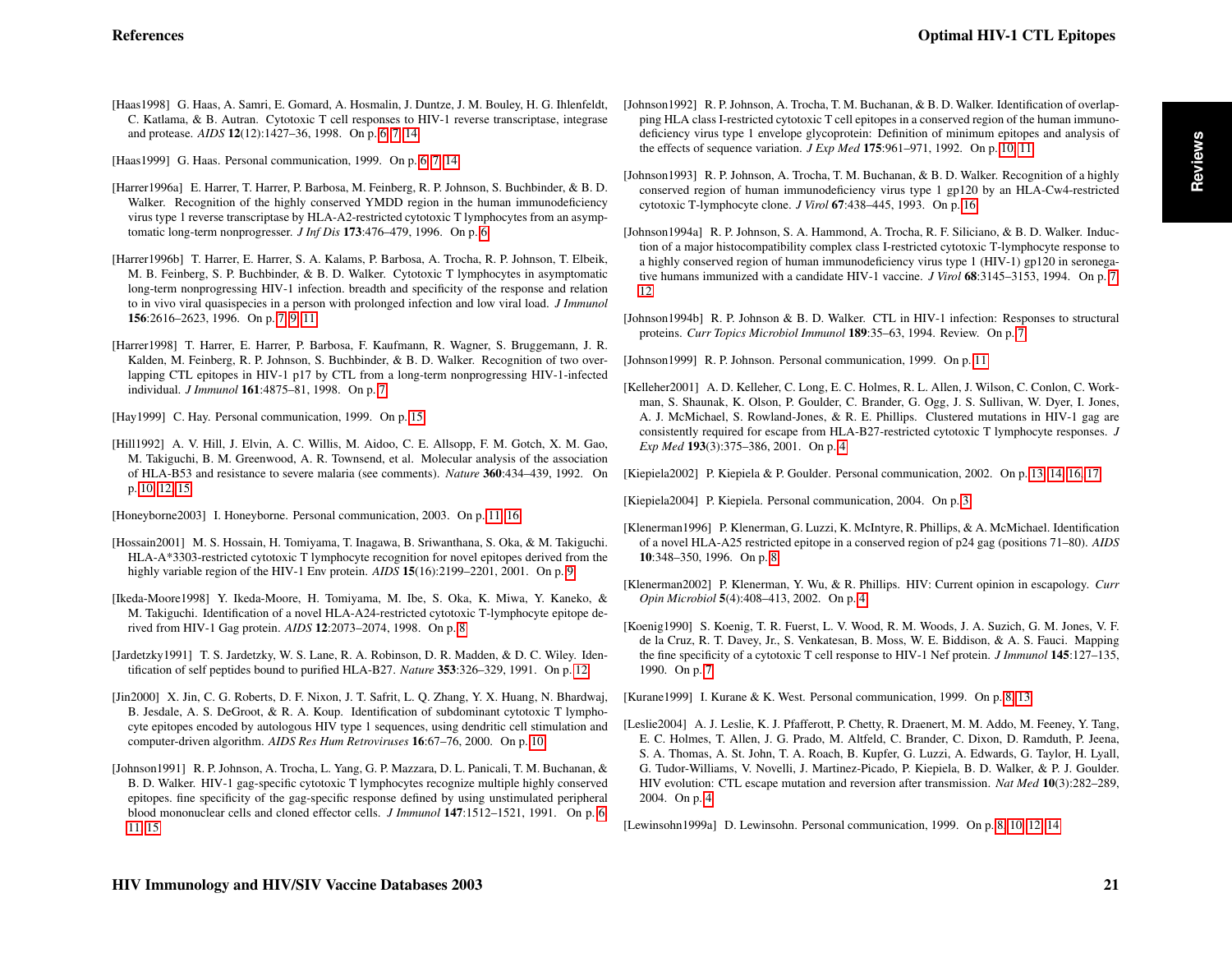<span id="page-19-7"></span>[Lewinsohn1999b] D. Lewinsohn & S. Riddell. Personal communication, 1999. On p. [7](#page-4-0)

in gp160 and reverse transcriptase. *J Immunol* 148:2738–2747, 1992. On p. [8,](#page-5-0) [12](#page-9-0)

<span id="page-19-23"></span>[Lieberman1999] J. Lieberman. Personal communication, 1999. On p. [12,](#page-9-0) [15](#page-12-0)

<span id="page-19-6"></span>mined by pool sequencing. *Immunogenetics* 40:306–308, 1994. On p. [8](#page-5-0) [Maier1999] B. Maier & B. Autran. Personal communication, 1999. On p. [6,](#page-3-0) [10](#page-7-0)

maintained in nonprogressors. *Nat Immunol* 3(11):1061–1068, 2002. On p. [4](#page-1-0)

infected targets. *J Immuno* 163:861–867, 1999. On p. [12](#page-9-0)

vaccine design. *J Virol* 75(19):9210–9228, 2001. On p. [11](#page-8-0)

*Nature* 336:484–487, 1988. On p. [12](#page-9-0)

p. [17](#page-14-0)

<span id="page-19-11"></span>[Lieberman1992] J. Lieberman, J. A. Fabry, M.-C. Kuo, P. Earl, B. Moss, & P. R. Skolnik. Cytotoxic T lymphocytes from HIV-1 seropositive individuals recognize immunodominant epitopes

<span id="page-19-9"></span>[Maier1994] R. Maier, K. Falk, O. Rotzschke, B. Maier, V. Gnau, S. Stevanovic, G. Jung, H.-G. Rammensee, & A. Meyerhans. Peptide motifs of HLA-A3, -A24, and -B7 molecules as deter-

<span id="page-19-21"></span>[McKinney1999] D. McKinney, D. Lewinson, S. Riddell, P. Greenberg, & D. Mosier. The antiviral activity of HIV-specific CD8+ CTL clones is limited by elimination due to encounter with HIV-

<span id="page-19-3"></span>[Migueles2002] S. A. Migueles, A. C. Laborico, W. L. Shupert, M. S. Sabbaghian, R. Rabin, C. W. Hallahan, D. Van Baarle, S. Kostense, F. Miedema, M. McLaughlin, L. Ehler, J. Metcalf, S. Liu, & M. Connors. HIV-specific CD8+ T cell proliferation is coupled to perforin expression and is

<span id="page-19-22"></span>[Nixon1988] D. Nixon, A. Townsend, J. Elvin, C. Rizza, J. Gallway, & A. Mcmichael. Hiv-1 gagspecific cytotoxic T lymphocytes defined with recombinant vaccinia virus and synthetic peptides.

<span id="page-19-25"></span>[Nixon1999] D. F. Nixon, D. Douek, P. J. Kuebler, X. Jin, M. Vesanen, S. Bonhoeffer, Y. Cao, R. A. Koup, D. D. Ho, & M. Markowitz. Molecular tracking of an human immunodeficiency virus nef specific cytotoxic T cell clone shows persistence of clone-specific T cell receptor DNA but not mRNA following early combination antiretroviral therapy. *Immunol Lett* 66:219–28, 1999. On

<span id="page-19-19"></span>[Novitsky2001] V. Novitsky, N. Rybak, M. F. McLane, P. Gilbert, P. Chigwedere, I. Klein, S. Gaolekwe, S. Y. Chang, T. Peter, I. Thior, T. Ndung'u, F. Vannberg, B. T. Foley, R. Marlink, T. H. Lee, & M. Essex. Identification of human immunodeficiency virus type 1 subtype C Gag-, Tat-, Rev-, and Nef-specific elispot-based cytotoxic T-lymphocyte responses for AIDS

<span id="page-19-0"></span>[Novitsky2002] V. Novitsky, H. Cao, N. Rybak, P. Gilbert, M. F. McLane, S. Gaolekwe, T. Peter, I. Thior, T. Ndung'u, R. Marlink, T. H. Lee, & M. Essex. Magnitude and frequency of cytotoxic T-lymphocyte responses: Identification of immunodominant regions of human immunodeficiency

- <span id="page-19-2"></span>[Ogg1998] G. S. Ogg, X. Jin, S. Bonhoeffer, P. R. Dunbar, M. A. Nowak, S. Monard, J. P. Segal, Y. Cao, S. L. Rowland-Jones, V. Cerundolo, A. Hurley, M. Markowitz, D. D. Ho, D. F. Nixon, & A. J. McMichael. Quantitation of HIV-1-specific cytotoxic T lymphocytes and plasma load of viral RNA. *Science* 279:2103–6, 1998. On p. [3,](#page-0-1) [12,](#page-9-0) [14](#page-11-0)
- <span id="page-19-15"></span>[Oxenius2002] A. Oxenius, B. K. Jakobsen, P. J. Easterbrook, J. M. Boulter, T. Tun, A. Waters, J. Agudelo, M. Barnardo, R. E. Phillips, & D. A. Price. Complete mapping of a novel HLA A\*6801-restricted HIV-1 Tat epitope directly with a rapid modified enzyme-linked immunospot assay. *AIDS* 16(9):1285–1287, 2002. On p. [9](#page-6-0)
- <span id="page-19-4"></span>[Parker1992] K. C. Parker, M. A. Bednarek, L. K. Hull, U. Utz, B. C. H. J. Zweerink, W. E. Biddison, & J. E. Coligan. Sequence motifs important for peptide binding to the human MHC class I molecule, HLA-A2. *J Immunol* 149, 1992. On p. [6](#page-3-0)
- <span id="page-19-5"></span>[Parker1994] K. C. Parker, M. A. Bednarek, & J. E. Coligan. Scheme for ranking potential HLA-A2 binding peptides based on independent binding of individual peptide side-chains. *J Immunol* 152, 1994. On p. [6](#page-3-0)
- <span id="page-19-18"></span>[Price1997] D. A. Price, P. J. Goulder, P. Klenerman, A. K. Sewell, P. J. Easterbrook, M. Troop, C. R. Bangham, & R. E. Phillips. Positive selection of HIV-1 cytotoxic T lymphocyte escape variants during primary infection. *Proc Natl Acad Sci USA* 94:1890–1895, 1997. On p. [10](#page-7-0)
- <span id="page-19-8"></span>[Rammensee1995] H.-G. Rammensee, T. Friede, & S. Stevanovic. MHC ligands and peptide motifs: First listing. *Immunogenetics* 41:178–228, 1995. On p. [7,](#page-4-0) [12](#page-9-0)
- <span id="page-19-12"></span>[Rammensee1999] H.-G. Rammensee, J. Bachmann, N. P. N. Emmerich, O. A. Bachor, & S. Stevanović. SYFPEITHI: Database for MHC ligands and peptide motifs. *Immunogenetics* 50(3-4):213–219, 1999. On p. [9,](#page-6-0) [10,](#page-7-0) [12,](#page-9-0) [14](#page-11-0)
- <span id="page-19-13"></span>[Rodriguez2004] W. R. Rodriguez, M. M. Addo, A. Rathod, C. A. Fitzpatrick, X. G. Yu, B. Perkins, E. S. Rosenberg, M. Altfeld, & B. D. Walker. CD8+ T lymphocyte responses target functionally important regions of protease and integrase in HIV-1 infected subjects. *Journal of Translational Medicine* in press, 2004. On p. [9,](#page-6-0) [14,](#page-11-0) [15](#page-12-0)
- <span id="page-19-17"></span>[Rowland-Jones1993] S. L. Rowland-Jones, S. H. Powis, J. Sutton, I. Mockridge, F. M. Gotch, N. Murray, A. B. Hill, W. M. Rosenberg, J. Trowsdale, & A. J. McMichael. An antigen processing polymorphism revealed by HLA-B8-restricted cytotoxic T lymphocytes which does not correlate with TAP gene polymorphism. *Eur J Immunol* 23:1999–2004, 1993. On p. [10](#page-7-0)
- <span id="page-19-24"></span>[Rowland-Jones1995] S. L. Rowland-Jones, J. Sutton, K. Ariyoshi, T. Dong, F. Gotch, S. McAdam, D. Whitby, S. Sabally, A. Gallimore, T. Corrah, M. Takiguchi, T. Schultz, A. McMichael, & H. Whittle. HIV-specific cytotoxic T cells in HIV-exposed but uninfected Gambian women. *Nature Medicine* 1:59–64, 1995. On p. [12](#page-9-0)
- <span id="page-19-20"></span>[Rowland-Jones1998] S. L. Rowland-Jones, T. Dong, K. R. Fowke, J. Kimani, P. Krausa, H. Newell, T. Blanchard, K. Ariyoshi, J. Oyugi, E. Ngugi, J. Bwayo, K. S. MacDonald, A. J. McMichael, & F. A. Plummer. Cytotoxic T cell responses to multiple conserved HIV epitopes in HIV-resistant prostitutes in Nairobi. *J Clin Invest* 102(9):1758–1765, 1998. On p. [12](#page-9-0)
- <span id="page-19-10"></span>[Rowland-Jones1999] S. Rowland-Jones. Personal communication, 1999. On p. [8,](#page-5-0) [9,](#page-6-0) [12](#page-9-0)
- <span id="page-19-1"></span>[Sabbaj2003] S. Sabbaj, A. Bansal, G. D. Ritter, C. Perkins, B. H. Edwards, E. Gough, J. Tang, J. J. Szinger, B. Korber, C. M. Wilson, R. A. Kaslow, M. J. Mulligan, & P. A. Goepfert. Crossreactive CD8+ T cell epitopes identified in US adolescent minorities. *J Acquir Immune Defic Syndr* 33(4):426–438, 2003. On p. [3,](#page-0-1) [6,](#page-3-0) [8,](#page-5-0) [9,](#page-6-0) [11,](#page-8-0) [13,](#page-10-0) [15](#page-12-0)
- <span id="page-19-16"></span>[Sabbaj2004] S. Sabbaj, D. Ritter, & P. Goepfert et al. personal communication. Personal communication, 2004. On p. [9,](#page-6-0) [13,](#page-10-0) [14](#page-11-0)
- <span id="page-19-14"></span>[Safrit1994a] J. T. Safrit, C. A. Andrews, T. Zhu, D. D. Ho, & R. A. Koup. Characterization of human immunodeficiency virus type 1-specific cytotoxic T lymphocyte clones isolated during acute seroconversion: Recognition of autologous virus sequences within a conserved immunodominant epitope. *J Exp Med* 179:463–472, 1994. On p. [9](#page-6-0)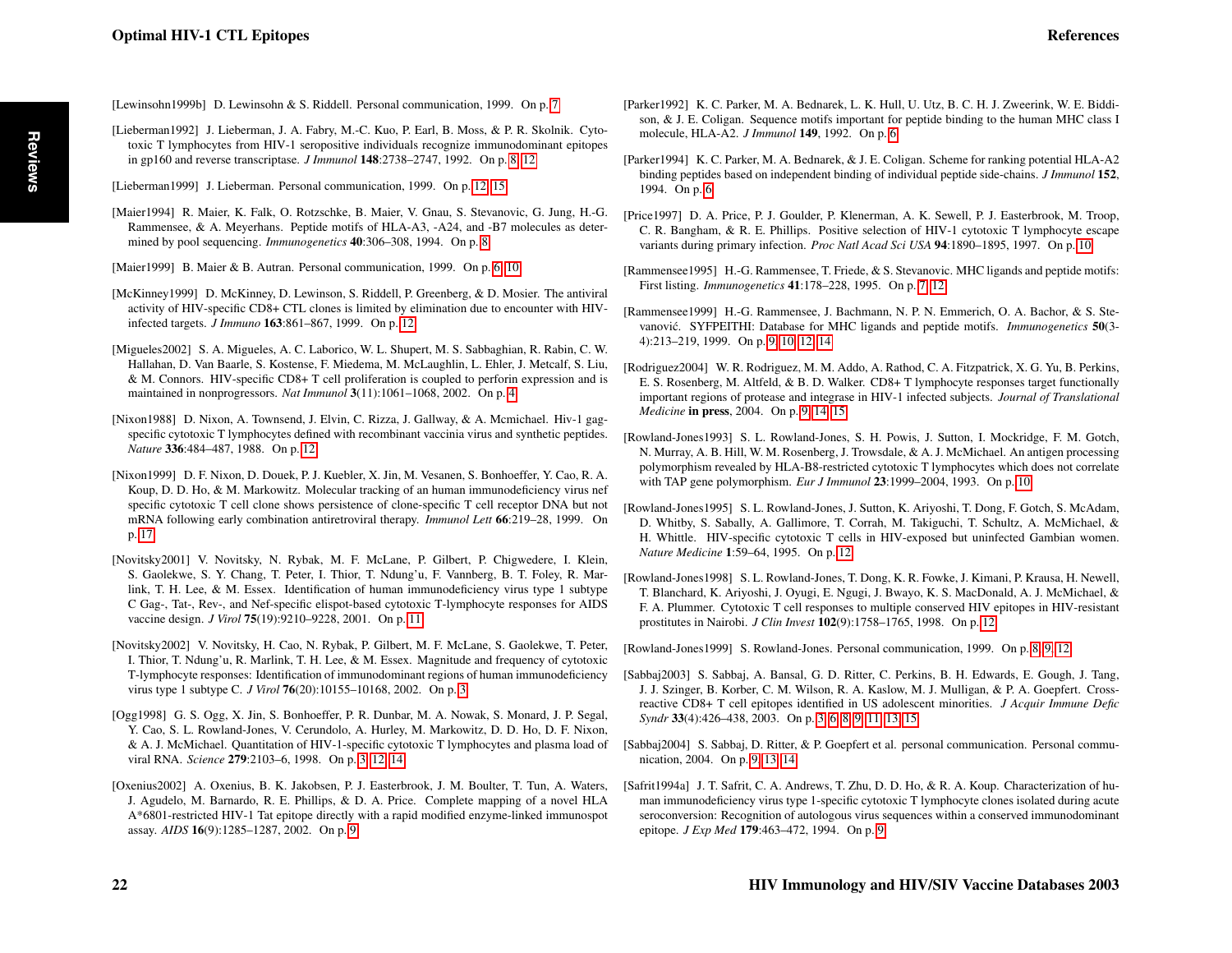- <span id="page-20-12"></span>[Safrit1994b] J. T. Safrit, A. Y. Lee, C. A. Andrews, & R. A. Koup. A region of the third variable loop of HIV-1 gp120 is recognized by HLA-B7-restricted CTLs from two acute seroconversion patients. *J Immunol* 153:3822–3830, 1994. On p. [9,](#page-6-0) [10](#page-7-0)
- <span id="page-20-18"></span>[Seeger1998] F. H. Seeger, D. Arnold, T. Dumrese, H. de la Salle, D. Fricker, H. Schild, H. G. Rammensee, & S. Stevanovic. The HLA-B\*1516 motif demonstrates HLA-B-specific P2 pocket characteristics. *Immunogenetics* 48:156–160, 1998. On p. [11](#page-8-0)
- <span id="page-20-10"></span>[Shankar1996] P. Shankar, J. A. Fabry, D. M. Fong, & J. Lieberman. Three regions of HIV-1 gp160 contain clusters of immunodominant CTL epitopes. *Immunol Lett* 52:23–30, 1996. On p. [8,](#page-5-0) [10,](#page-7-0) [15](#page-12-0)
- <span id="page-20-20"></span>[Shiga1996] H. Shiga, T. Shioda, H. Tomiyama, Y. Takamiya, S. Oka, S. Kimura, Y. Yamaguchi, T. Gojoubori, H. G. Rammensee, K. Miwa, & M. Takiguchi. Identification of multiple HIV-1 cytotoxic T cell epitopes presented by human leukocyte antigen B35 molecule. *AIDS* 10:1075– 1083, 1996. On p. [12](#page-9-0)
- <span id="page-20-9"></span>[Sipsas1997] N. V. Sipsas, S. A. Kalams, A. Trocha, S. He, W. A. Blattner, B. D. Walker, & R. P. Johnson. Identification of type-specific cytotoxic T lymphocyte responses to homologous viral proteins in laboratory workers accidentally infected with HIV-1. *J Clin Invest* 99:752–62, 1997. On p. [7,](#page-4-0) [10,](#page-7-0) [12,](#page-9-0) [14](#page-11-0)
- <span id="page-20-17"></span>[Sutton1993] J. Sutton, S. Rowland-Jones, W. Rosenberg, D. Nixon, F. Gotch, X.-M. Gao, N. Murray, A. Spoonas, P. Driscoll, M. Smith, A. Willis, & A. McMichael. A sequence pattern for peptides presented to cytotoxic T lymphocytes by HLA B8 revealed by analysis of epitopes and eluted peptides. *Eur J Immunol* 23:447–453, 1993. On p. [10](#page-7-0)
- <span id="page-20-8"></span>[Takahashi1991] K. Takahashi, L.-C. Dai, T. R. Fuerst, W. E. Biddison, P. L. Earl, B. Moss, & F. A. Ennis. Specific lysis of human immunodeficiency virus type 1-infected cells by a HLA-A3.1 restricted CD8+ cytotoxic T-lymphocyte clone that recognizes a conserved peptide sequence within the gp41 subunit of the envelope protein. *Proc Natl Acad Sci USA* 88:10277–10281, 1991. On p. [7](#page-4-0)
- <span id="page-20-7"></span>[Threlkeld1997] S. C. Threlkeld, P. A. Wentworth, S. A. Kalams, B. M. Wilkes, D. J. Ruhl, E. Kepgh, J. Sidney, S. Southwood, B. D. Walker, & A. Sette. Degenerate and promiscuous recognition by CTL of peptides presented by the MHC class I A3-like superfamily. *J Immunol* 159(4):1648–1657, 1997. On p. [7](#page-4-0)
- <span id="page-20-21"></span>[Tomiyama1999] H. Tomiyama, T. Sakaguchi, K. Miwa, S. Oka, A. Iwamoto, Y. Kaneko, & M. Takiguchi. Identification of multiple HIV-1 CTL epitopes presented by HLA-B\*5101. *Hum Immunol* 60:177–186, 1999. On p. [14](#page-11-0)

<span id="page-20-23"></span>[Trocha2002] A. Trocha. Personal communication, 2002. On p. [16,](#page-13-0) [17](#page-14-0)

- <span id="page-20-4"></span>[Tsomides1991] T. J. Tsomides, B. D. Walker, & H. N. Eisen. An optimal viral peptide recognized by CD8+ T cells binds very tightly to the restricting class I major histocompatibility complex protein on intact cells but not to the purified class I protein. *Proc Natl Acad Sci USA* 88:11276– 11280, 1991. On p. [6](#page-3-0)
- <span id="page-20-11"></span>[vanBaalen1996] C. A. van Baalen, M. R. Klein, R. C. Huisman, M. E. Dings, S. R. K. Garde, A. M. Geretti, R. Gruters, C. A. van Els, F. Miedema, & A. D. Osterhaus. Fine-specificity of cytotoxic T lymphocytes which recognize conserved epitopes of the Gag protein of human immunodeficiency virus type 1. *J Gen Virol* 77:1659–1665, 1996. On p. [8](#page-5-0)
- <span id="page-20-22"></span>[vanderBurg1997] S. H. van der Burg, M. R. Klein, O. Pontesilli, A. M. Holwerda, J. Drijfhout, W. M. Kast, F. Miedema, & C. J. M. Melief. HIV-1 reverse transcriptase-specific CTL against conserved epitopes do not protect against progression to AIDS. *J Immunol* 159:3648–3654, 1997. On p. [15](#page-12-0)
- <span id="page-20-3"></span>[Walker1989] B. D. Walker, C. Flexner, K. Birch-Limberger, L. Fisher, T. J. Paradis, A. Aldovini, R. Young, B. Moss, & R. T. Schooley. Long-term culture and fine specificity of human cytotoxic T-lymphocyte clones reactive with human immunodeficiency virus type 1. *Proc Natl Acad Sci USA* 86:9514–9518, 1989. On p. [6,](#page-3-0) [10](#page-7-0)

<span id="page-20-13"></span>[Wilkes1999a] B. M. Wilkes. Personal communication, 1999. On p. [9](#page-6-0)

- <span id="page-20-5"></span>[Wilkes1999b] B. M. Wilkes & D. J. Ruhl. Personal communication, 1999. On p. [7,](#page-4-0) [10,](#page-7-0) [12,](#page-9-0) [13,](#page-10-0) [14](#page-11-0)
- <span id="page-20-15"></span>[Wilkes1999c] B. M. Wilkes, D. J. Ruhl, & P. J. Goulder. Personal communication, 1999. On p. [10](#page-7-0)
- <span id="page-20-16"></span>[Wilson1997] C. C. Wilson, S. A. Kalams, B. M. Wilkes, D. J. Ruhl, F. Gao, B. H. Hahn, I. C. Hanson, K. Luzuriaga, S. Wolinsky, R. Koup, S. P. Buchbinder, R. P. Johnson, & B. D. Walker. Overlapping epitopes in human immunodeficiency virus type 1 gp120 presented by HLA A, B, and C molecules: Effects of viral variation on cytotoxic T-lymphocyte recognition. *J Virol* 71:1256– 1264, 1997. On p. [10,](#page-7-0) [11,](#page-8-0) [14,](#page-11-0) [16](#page-13-0)

<span id="page-20-14"></span>[Wilson1999a] C. C. Wilson. Personal communication, 1999. On p. [10,](#page-7-0) [11](#page-8-0)

- <span id="page-20-19"></span>[Wilson1999b] C. C. Wilson, R. C. Brown, B. T. Korber, B. M. Wilkes, D. J. Ruhl, D. Sakamoto, K. Kunstman, K. Luzuriaga, I. C. Hanson, S. M. Widmayer, A. Wiznia, S. Clapp, A. J. Ammann, R. A. Koup, S. M. Wolinsky, & B. D. Walker. Frequent detection of escape from cytotoxic Tlymphocyte recognition in perinatal human immunodeficiency virus (HIV) type 1 transmission: The ariel project for the prevention of transmission of HIV from mother to infant. *J Virol* 73:3975– 3985, 1999. On p. [12](#page-9-0)
- <span id="page-20-0"></span>[Yang1997] O. O. Yang, S. A. Kalams, A. Trocha, H. Cao, A. Luster, R. P. Johnson, & B. D. Walker. Suppression of human immunodeficiency virus type 1 replication by CD8+ cells: Evidence for HLA class I-restricted triggering of cytolytic and noncytolytic mechanisms. *J Virol* 71:3120– 3188, 1997. On p. [4](#page-1-0)
- <span id="page-20-1"></span>[Yokomaku2004] Y. Yokomaku, H. Miura, H. Tomiyama, A. Kawana-Tachikawa, M. Takiguchi, A. Kojima, Y. Nagai, A. Iwamoto, Z. Matsuda, & K. Ariyoshi. Impaired processing and presentation of cytotoxic-T-lymphocyte (CTL) epitopes are major escape mechanisms from CTL immune pressure in human immunodeficiency virus type 1 infection. *J Virol* 78(3):1324–1332, 2004. On p. [4](#page-1-0)
- <span id="page-20-6"></span>[Yu2002a] X. G. Yu, M. M. Addo, E. S. Rosenberg, W. R. Rodriguez, P. K. Lee, C. A. Fitzpatrick, M. N. Johnston, D. Strick, P. J. R. Goulder, B. D. Walker, & M. Altfeld. Consistent patterns in the development and immunodominance of human immunodeficiency virus type 1 (HIV-1)-specific CD8+ T-cell responses following acute HIV-1 infection. *J Virol* 76(17):8690–8701, 2002. On p. [7,](#page-4-0) [10,](#page-7-0) [17](#page-14-0)
- <span id="page-20-2"></span>[Yu2002b] X. G. Yu, H. Shang, M. M. Addo, R. L. Eldridge, M. N. Phillips, M. E. Feeney, D. Strick, C. Brander, P. J. R. Goulder, E. S. Rosenberg, B. D. Walker, & M. Altfeld. Important contribution of p15 Gag-specific responses to the total Gag-specific CTL responses. *AIDS* 16(3):321–328, 2002. On p. [6,](#page-3-0) [11,](#page-8-0) [13](#page-10-0)